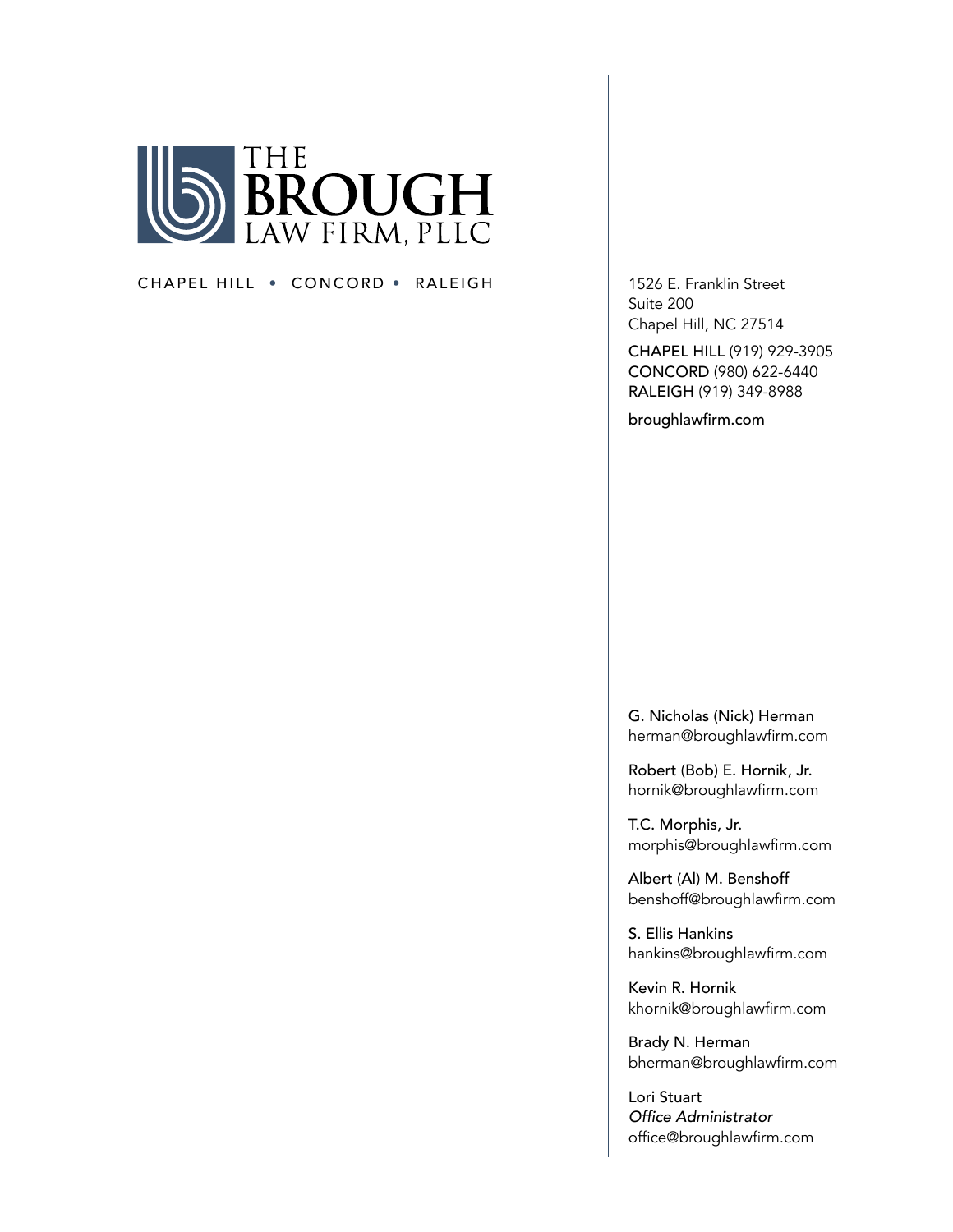Michael B. Brough founded the Brough Law Firm (now The Brough Law Firm, PLLC) in 1988 in Chapel Hill, North Carolina. Today, the Principals of the firm are G. Nicholas (Nick) N. Herman, Robert E. (Bob) Hornik, Jr., and T.C. Morphis, Jr. The other attorneys in the firm are Albert M. Benshoff, S. Ellis Hankins, Kevin R. Hornik, and Brady N. Herman. With offices in Chapel Hill, Concord, and Raleigh, the firm has a statewide practice primarily devoted to land use, local government, and school system work.

The firm regularly assists developers in obtaining zoning and other land use entitlements, and we also represent individuals, citizen groups, businesses, and other corporations in a broad range of capacities relating to planning, zoning and land-use related matters. We regularly assist clients with rezonings, variances, special and conditional use permits, annexations, condemnations, vested rights, subdivision development, historic district designations, and regulations under the N.C. Coastal Area Management Act, as well as other State and federal land use and environmental laws.

The firm also has a robust local government and school board law practice. We serve as general counsel to Person County and to twenty-two North Carolina municipalities, including Aberdeen, Boiling Spring Lakes, Carrboro, Carthage, Creedmoor, Foxfire Village, Gibson, Godwin, Hamlet, Hillsborough, Hoffman, Mocksville, Oakboro, Pinebluff, Robbins, Roxboro, Sedalia, Stanfield, Stem, Summerfield, Vass, and Whispering Pines. We represent the Rockingham County School System, and the firm also provides special litigation services for the Town of Cary, City of Concord, Currituck County, Rockingham County, Cabarrus County, Robeson County, and Brunswick County. We regularly assist numerous other cities and counties throughout the State in matters ranging from ordinance drafting to litigation, and we regularly handle matters as outside counsel that are considered too delicate for an in-house attorney to handle alone.

The members of the firm have extensive expertise in litigation and appellate matters, and they have argued over 135 cases in the North Carolina Supreme Court, North Carolina Court of Appeals, and the United States Court of Appeals for the Fourth Circuit. In addition, members of the firm have taught on the adjunct faculties at the University of North Carolina School of Law, North Carolina Central University School of Law, Duke University School of Law, Campbell University School of Law, North Carolina State University, Elon University, National Institute for Trial Advocacy, and at the School of Government in Chapel Hill. Collectively, the members of the firm have published 13 books and monographs, and over 100 articles (including Continuing Legal Education papers) on various areas of law in which the firm practices.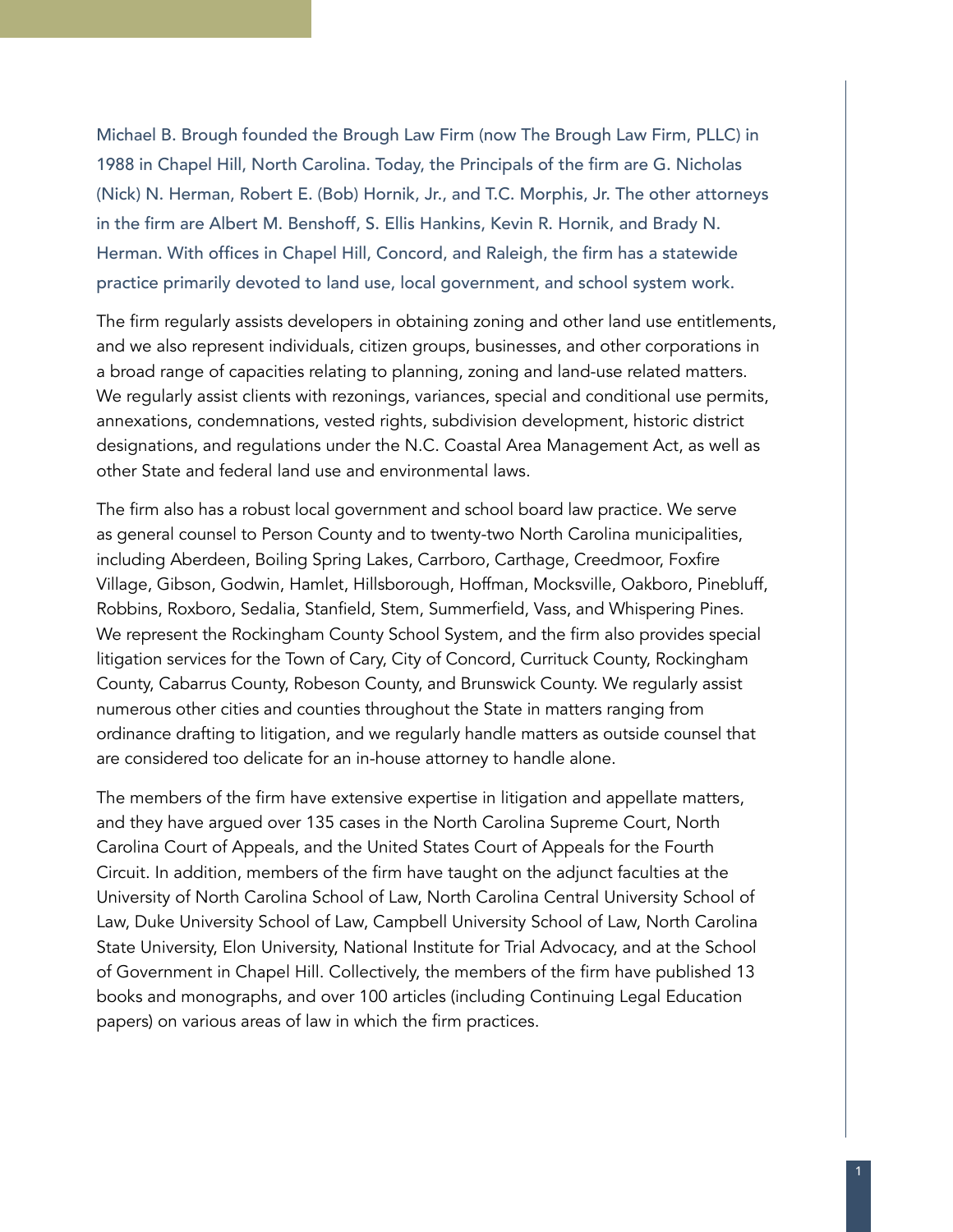

## G. NICHOLAS (NICK) HERMAN

Nick Herman received his Bachelor of Arts degree from the University of North Carolina at Chapel Hill as a Morehead-Cain Scholar and his law degree from Duke University School of Law.

He has extensive litigation experience in state and federal court in a wide variety of areas of law, including municipal and county defense, zoning issues, constitutional law, civil rights, eminent domain, and employment law. He has also argued over 40 cases

in the North Carolina Supreme Court, North Carolina Court of Appeals, and the United States Court of Appeals for the Fourth Circuit.

Mr. Herman is also an Adjunct Professor at Campbell Law School and North Carolina Central University School of Law, and he has taught on the adjunct faculties at Duke Law School, UNC-CH Law School, and Elon University. He teaches courses in trial practice, the law of evidence, legal counseling and negotiating, arbitration, appellate advocacy, civil procedure, alternative dispute resolution, and pretrial litigation, among other courses. He has also taught on the faculty of the National Institute of Trial Advocacy in trial practice, negotiation and mediation, and deposition-taking skills. He is the author of: *North Carolina Civil Trial Practice* (Juris Publishing, Inc., 2nd ed. 2021); *Advocacy in Negotiation and Mediation* (Carolina Academic Press 2021); *Navigating the First Year of Law School* (Carolina Academic Press 2016); *Practical Evidence: The Law, Foundations, and Trial Techniques* (West Group, 2nd ed. 1999); *Plea Bargaining* (Juris Publishing, Inc. 5th ed. 2020); *Legal Counseling, Negotiating & Mediating: A Practical Approach* (Carolina Academic Press, 2nd ed. 2009); and *Client Interviewing, Counseling, and Decision-Making: A Practical Approach* (Carolina Academic Press, 2nd ed. 2021). He has also written over 60 articles on various subjects of law, litigation, and appeals.

Mr. Herman has been a lecturer at numerous Continuing Legal Education programs on topics such as land-use regulation powers, civil litigation and trial advocacy, eminent domain, the law of damages, witness preparation, disability law, and ethical considerations in civil litigation and appellate practice. He now serves as general counsel to the Town of Carrboro, the City of Roxboro, and the Rockingham County School System. He has served as special litigation counsel for Cabarrus County, Rockingham County, Brunswick County, Chatham County, Currituck County, Robeson County, the City of Concord, the City of Wilmington, the Town of Unionville, and the Town of Garner. His practice is otherwise primarily devoted to general representation and complex litigation and appeals involving areas such as county and municipal law, zoning issues, land use regulation, condemnation cases, nuisance abatement, constitutional law, employment law, and business litigation.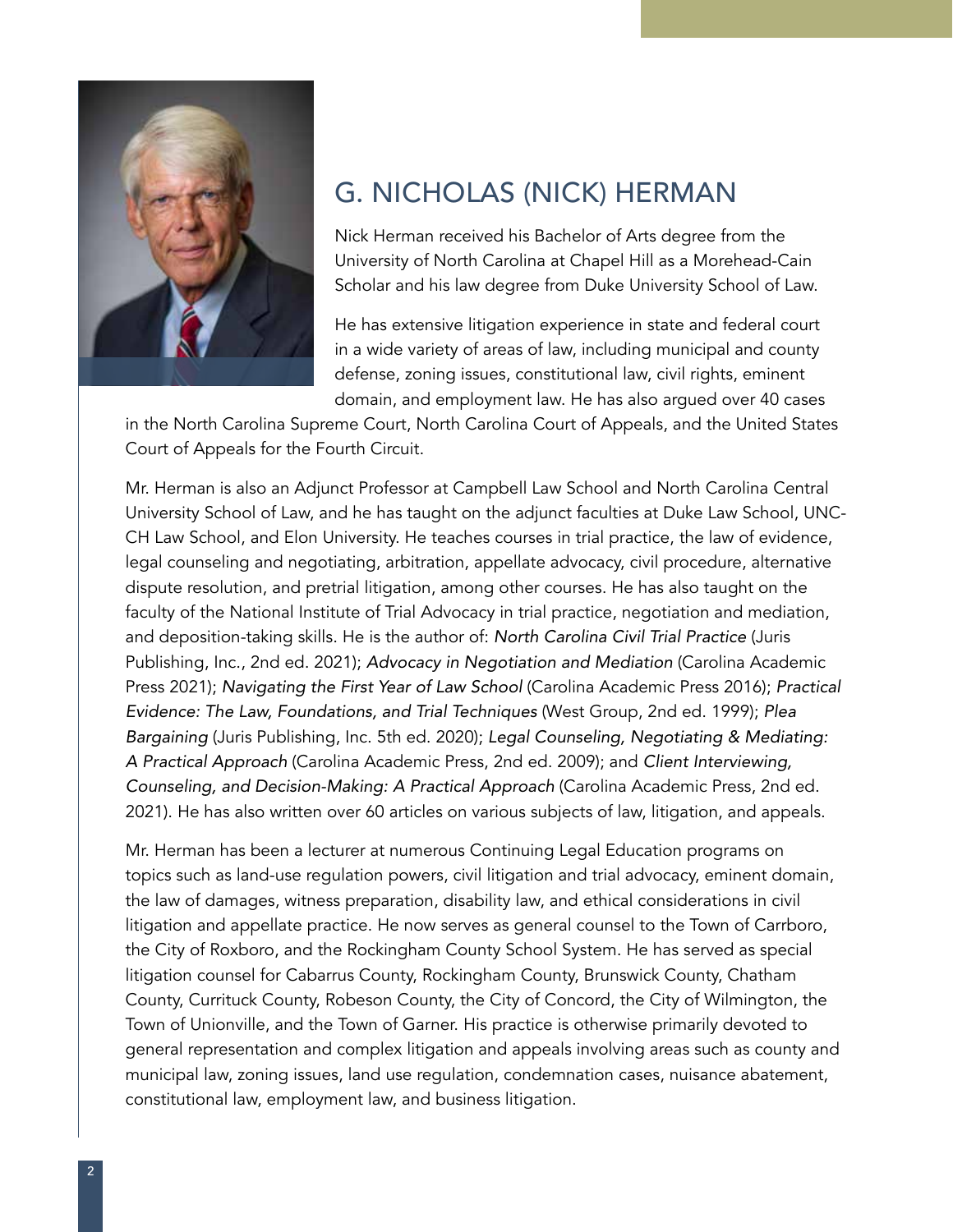# ROBERT E. (BOB) HORNIK, JR.

Bob Hornik received his Bachelor of Arts degree, with honors, in Political Science from LeMoyne College in Syracuse, New York, and his law degree from The Washington & Lee University School of Law in Lexington, Virginia. Before becoming a principal in the Brough Law Firm, he engaged in the private practice of law in Syracuse, New York, representing local governments and real estate developers.



Mr. Hornik's practice emphasizes municipal law, zoning and land use law, litigation, and ordinance drafting. He serves as general counsel to the Towns of Hillsborough, Hoffman, Pinebluff, Stem, and Summerfield and the City of Boiling Spring Lakes. In addition, Mr. Hornik supports others in the firm in their capacities as counsel for the Firm's other municipal clients. He has represented and advised municipalities in New York and North Carolina on issues including local finance, employment, annexation, zoning, planning and environmental law, and private developers in administrative and judicial proceedings at the State and Federal levels.

Mr. Hornik has extensive litigation experience in municipal, land use, and annexation matters in trial and appellate courts, including the North Carolina Supreme Court and the United States Supreme Court. He has also counseled clients in various commercial real estate transactions, including site acquisition, leasing and financing of multimilliondollar commercial, retail and office ventures, and large scale residential subdivisions. Mr. Hornik's practice has included representation of several regional and national wireless telecommunication providers in the site acquisition and permitting processes for wireless telecommunications facilities, including State and Federal court actions brought under the Telecommunications Act.

Mr. Hornik is admitted to practice not only in in North Carolina and New York, but also in the federal courts in the Northern and Western Districts of New York; in the Eastern, Middle and Western Districts of North Carolina; in the United States Court of Appeals for the Fourth Circuit; and in the United States Supreme Court. He is a member of the North Carolina, New York, and American Bar Associations. Mr. Hornik is active in the North Carolina Bar Association's Zoning, Planning, and Land Use Section, having served as a member of the Section's first Section Council. He served two terms as Chairman of the Section's Continuing Legal Education Committee, and he has presented continuing legal education programs for municipal attorneys and newly admitted attorneys on numerous occasions.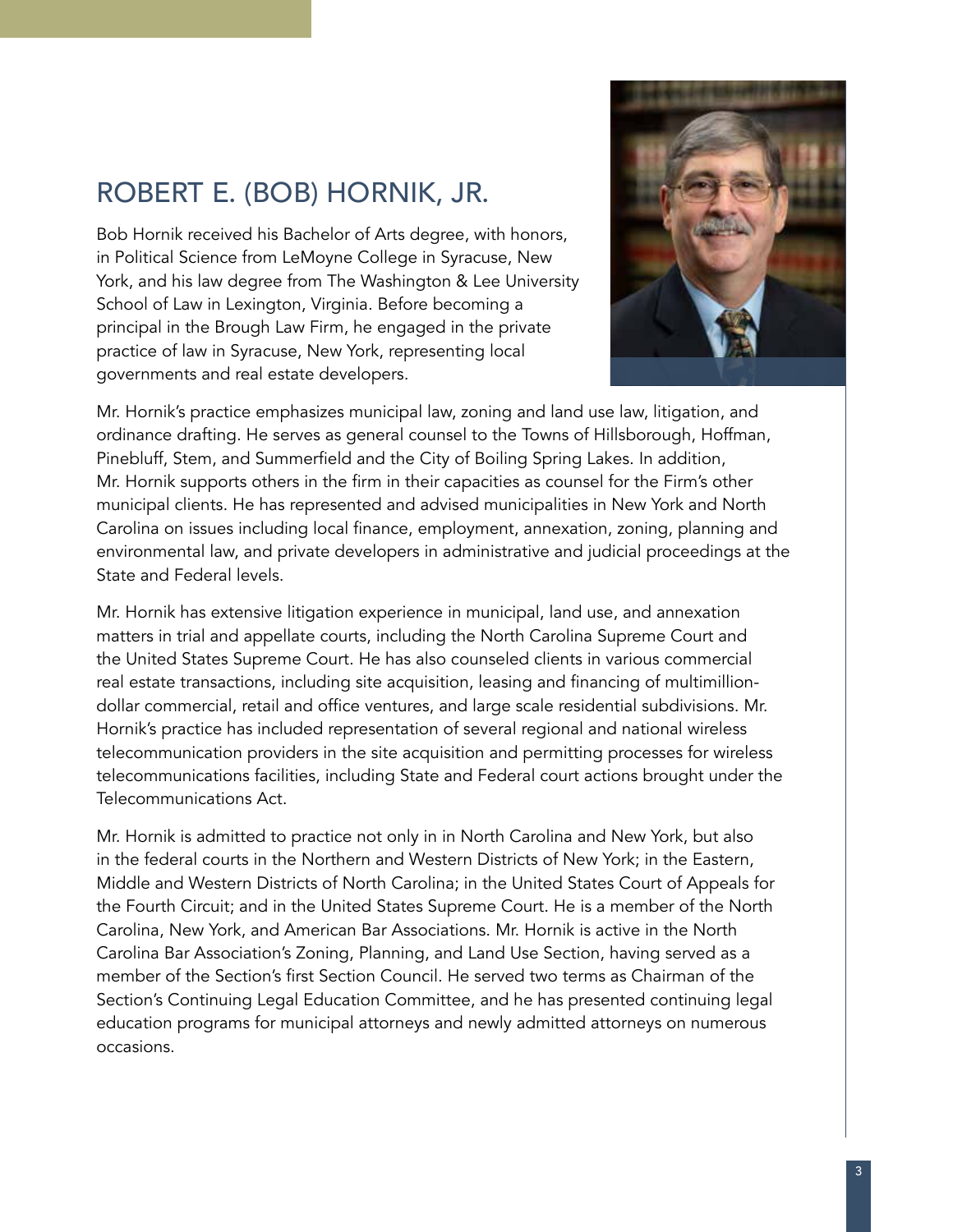

## T.C. MORPHIS, JR.

T.C. Morphis grew up in Hickory, North Carolina. He received a Bachelor of Arts in Philosophy and History, his Law Degree, and a Master's Degree in City and Regional Planning from UNC-Chapel Hill.

Mr. Morphis' primary practice areas include local government, zoning, land use, employment, code enforcement, environmental, and coastal area management law. He provides general legal counsel for the Cities of Creedmoor and Hamlet; the Towns of

Aberdeen, Carthage and Robbins; and the Village of Whispering Pines. He also serves as outside counsel to the Chatham County Board of Adjustment, and regularly represents citizen groups and other private clients in land-use litigation throughout North Carolina. Mr. Morphis has experience at all stages of litigation, from quasi-judicial hearings before local boards to trial court work and appellate advocacy before the North Carolina Court of Appeals and North Carolina Supreme Court. Mr. Morphis also regularly advises local government clients on code enforcement and board governance issues.

Early in his career, Mr. Morphis served as a clerk with the Charlotte City Attorney's Office and as an extern for the Honorable Judge Linda McGee of the North Carolina Court of Appeals. Mr. Morphis' Masters-Degree Project compared land trusts and resource conservation efforts in North Carolina with forest conservation in India, and he was a recipient of a U.S. Department of Education Foreign Language Area Studies scholarship for the study of Hindi and Urdu. Mr. Morphis also received, at UNC-CH Law School, the Gressman-Pollitt Award for Oral Advocacy, the Best Overall award in the UNC Environmental Negotiation Competition, and recognition as a finalist in the Merhige National Environmental Negotiation Competition.

Mr. Morphis is admitted to practice in the State courts in North Carolina and in the United States District Court, Middle District of North Carolina. He currently serves on the North Carolina Association of Municipal Attorneys Board of Directors. Mr. Morphis is also a member of the North Carolina Bar Association, where he has previously served as the Chair of the Zoning, Planning, and Land Use Section Council and as the Co-Editor of the *Land Use Law Quarterly*. He also previously served on the Triangle Land Conservancy's Land Protection Committee and as the Chairman of the Advisory Committee to the City of Durham's Community and Family Life Center at Lyon Park.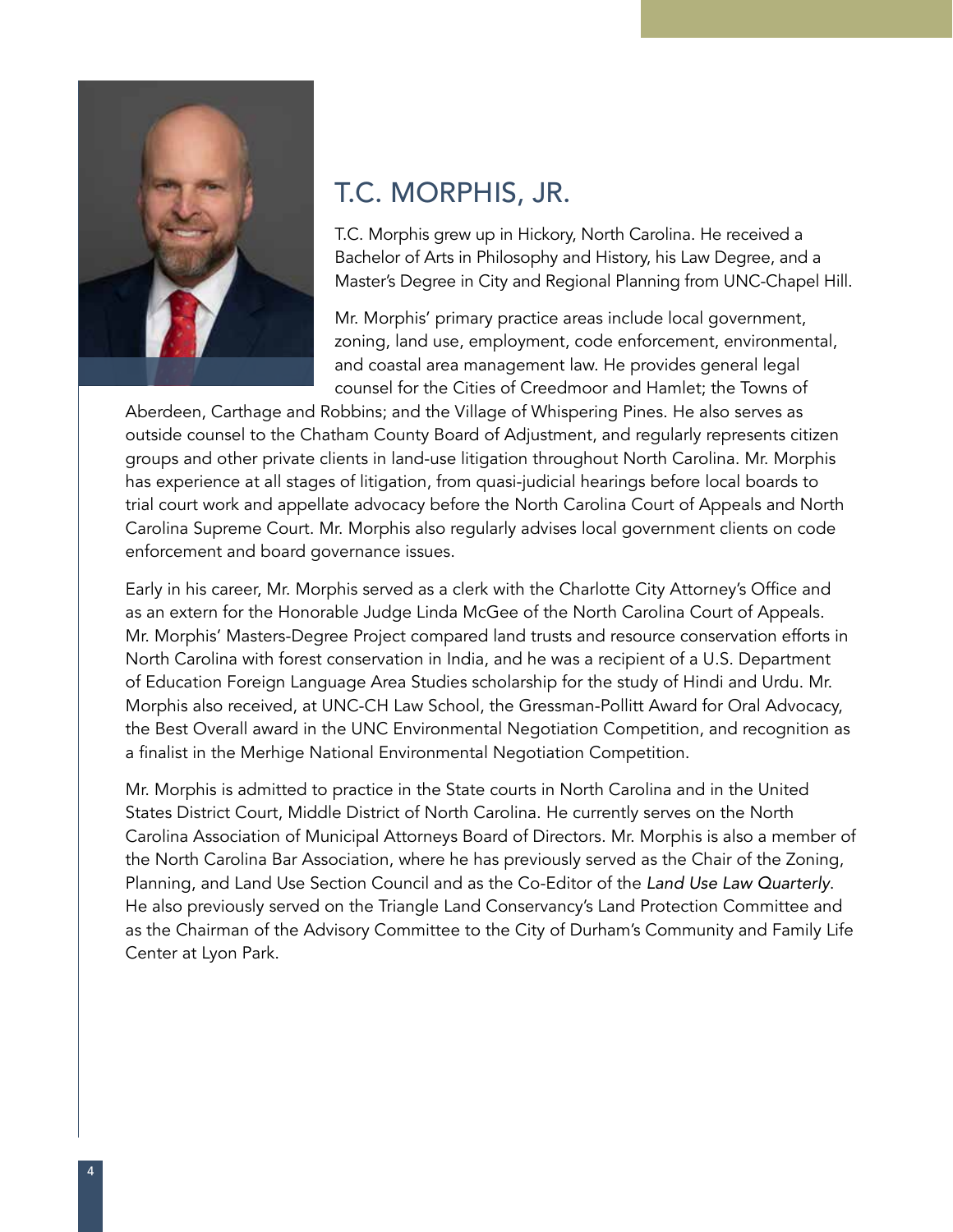## ALBERT M. BENSHOFF

Al Benshoff graduated from the University of Michigan with a Bachelor of Science in Natural Resources. He briefly worked as a contractor for the U.S. Department of the Interior, Bureau of Outdoor Recreation (now the National Park Service) before working in environmental compliance for National Steel Corp. He later received a Master's Degree in Regional Planning from the University of Michigan.



For many years, he worked as a planner, first for the Beaufort County, S.C. Planning Commission, and then for the City of Cary, N.C. where he oversaw the adoption of the first Unified Development Ordinance, the construction of the first five miles of greenway, and several comprehensive plans. While working in Cary, he attended the evening law program at N.C. Central University School of Law, in Durham, NC.

After receiving his law degree, Mr. Benshoff became the City Attorney for Lumberton, N.C. and then served as the City Attorney for Concord, N.C. Some of his accomplishments in Concord include litigating a major zoning challenge to the new Cabarrus County jail, rewriting the Concord Development Ordinance, obtaining and defending Inter-Basin Transfer Permits from the Yadkin and Catawba Rivers to Concord and Kannapolis, assisting with the redevelopment of "Brownfield" sites, and organizing community development and the construction of the joint Albemarle-Concord- Kannapolis water pipeline.

Mr. Benshoff provides general legal counsel to the Towns of Gibson, Mocksville, Oakboro, Sedalia, and Stanfield. He has worked with other local government clients, including the Towns of Aberdeen, Carthage, Carrboro, Creedmoor, Selma, Holly Springs, Pinebluff, Robbins, the Lumberton Convention and Visitors Bureau, the Cities of Kannapolis and Roxboro, and the Village of Pinehurst. He practices in the areas of real estate development, code enforcement, contracts, economic development, annexation, land use and zoning, eminent domain, housing authorities, personnel, and community development, including U.S. Housing and Urban Development programs.

Mr. Benshoff is licensed in the North Carolina state courts and U.S. District Courts of the Eastern, Middle and Western Districts of North Carolina, as well as the U.S. Fourth Circuit Court of Appeals. He is an active member of the North Carolina Bar Association, where he has served on the Section Councils of both the Government & Public Sector Section and the Zoning, Planning and Land Use Law Section. Mr. Benshoff recently received the Grainger Barrett Award for Excellence from the Government & Public Sector Section. Also, from 2017 to 2019 Mr. Benshoff served on the Board of Directors of the NC Association of Municipal Attorneys. In the community, he serves as the President of the Board of Directors of two non-profit corporations providing housing to low income seniors in Cabarrus County, the Methodist Episcopal Senior Housing, Inc. and Housing Episcopal Methodist Presbyterian, Inc.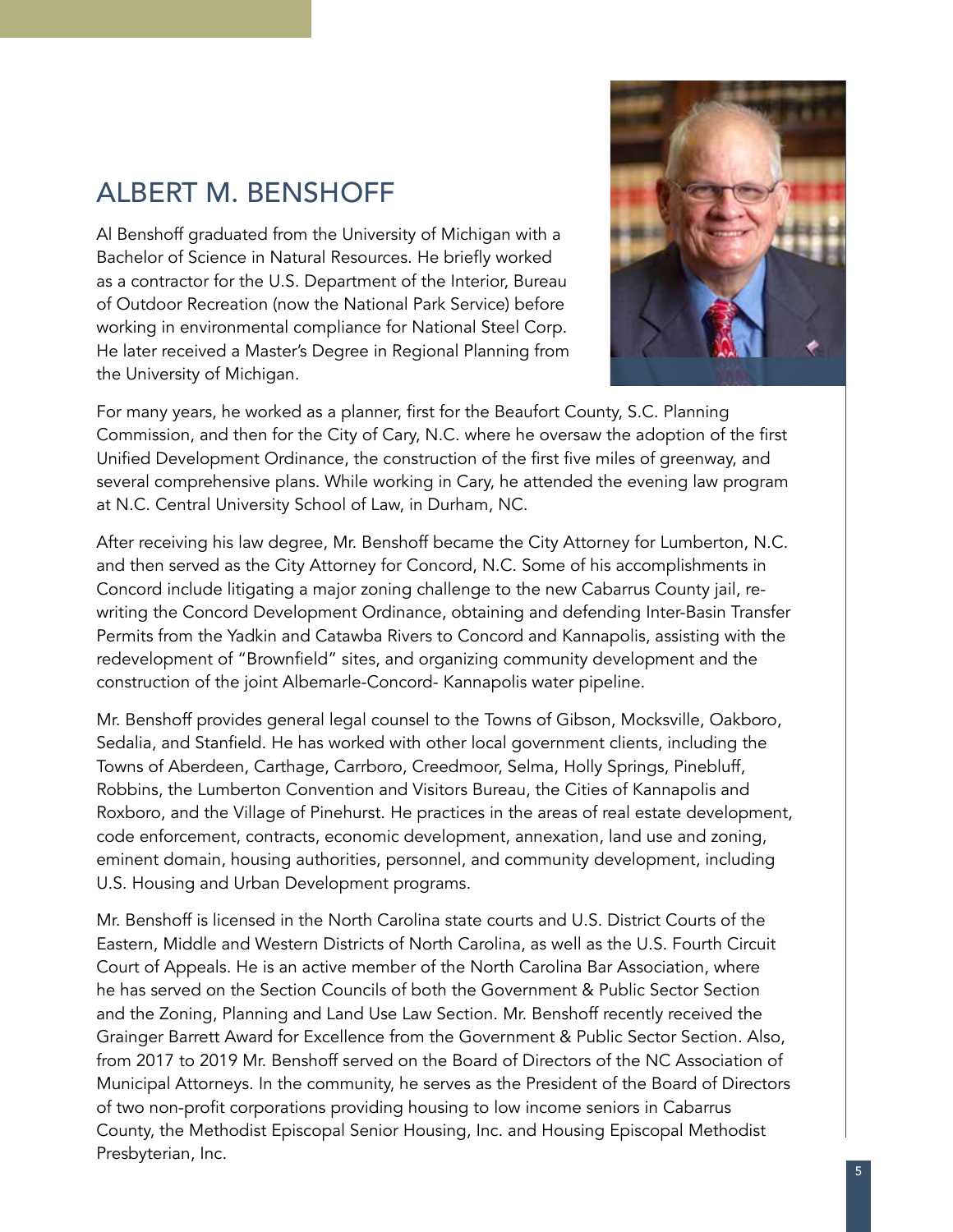

### S. ELLIS HANKINS

Ellis Hankins earned his Bachelor of Arts, Master of Regional Planning, and Law degrees from UNC-Chapel Hill. As an attorney with the firm based in Raleigh, his practice focuses primarily on local government representation and appellate advocacy.

Mr. Hankins provides general legal counsel to Person County, the Town of Godwin, and the Rockingham County School System. He also teaches as a visiting professor in graduate public policy

and management programs at UNC-Chapel Hill, NC State, and Duke University, in the areas of state and local government, tax policy and public finance, public law and ethics, and intergovernmental relations. He also has assisted cities, counties, public risk pools, state municipal leagues, and county associations with executive searches and other management needs, as a member of a nationwide public sector consulting firm.

Mr. Hankins served as Executive Director of the North Carolina League of Municipalities, the statewide municipal association, and previously as the League's General Counsel and chief state legislative lobbyist. He has represented municipalities and other public and private sector entities and associations in state and federal trial and appellate courts and before congressional committees, as a member of the League staff and in private law practice. He is licensed to practice law in North Carolina and is admitted to practice before the US District Court for the Eastern District of North Carolina and the US Court of Appeals for the Fourth Circuit.

He is a former member of the National League of Cities Board of Directors; the NLC Mutual Insurance Company Board of Directors and Executive Committee (reinsurance company); the NCLM Risk Management Services Board of Trustees; the UNC School of Government Foundation Board of Directors; and the Wake County Parks and Recreation Commission. He assisted with the transition of North Carolina Governor-Elect Roy Cooper, leading the assessment team that evaluated the Governor's Office, Department of Administration and Office of State Human Resources. Ellis serves as a member of the Raleigh-Durham Airport Authority Board, as an appointee of the Wake County Board of Commissioners.

Mr. Hankins is a lifetime honorary member of the NC Municipal Attorneys Association, the NC City-County Management Association, and the NC League of Municipalities, and he received the Grainger Barrett Award for Excellence from the NC Bar Association Government and Public Sector Section. He is a member of the Order of the Long Leaf Pine, bestowed by Governor Pat McCrory for exemplary service to the State of North Carolina.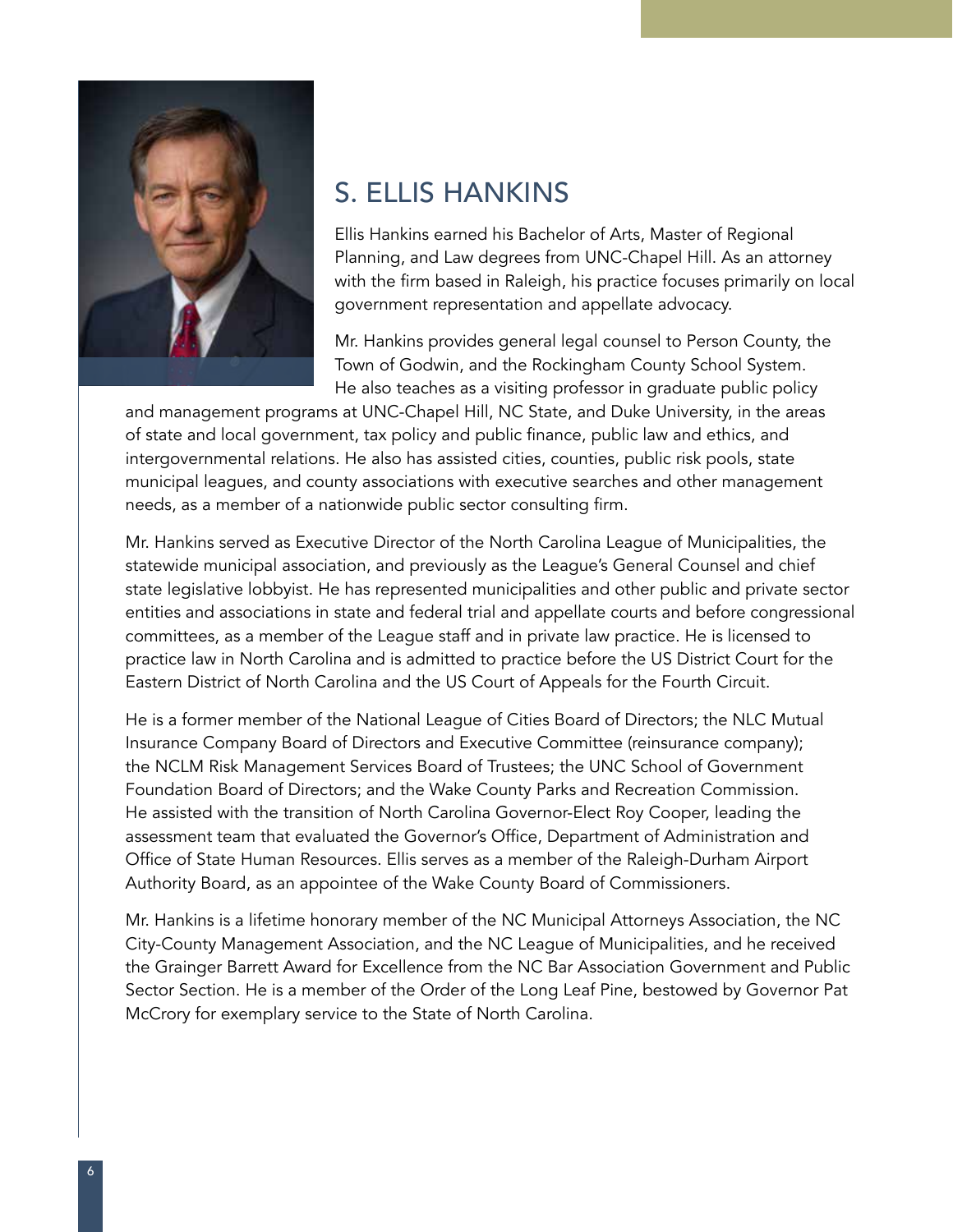## KEVIN R. HORNIK

Kevin Hornik received his Bachelor of Arts degree, with honors, in History from Queens University of Charlotte in Charlotte, North Carolina in 2013. He received his law degree in 2016, and was admitted to practice in all courts of this State in 2017.

While in law school, Mr. Hornik worked as a legal writing consultant and instructor, assisting and advising students on their legal writing assignments. He also worked as an intern at the



school's Community and Economic Development Clinic, providing pro bono legal services to non-profit and community and economic development organizations in the Charlotte area and in the surrounding communities. He also was a member of the World Affairs Council of Charlotte, participating in and attending a lecture series in the greater Charlotte area through both the law school and The Magellan Society.

Mr. Hornik currently serves as the Town Attorney for Pinebluff, the Creedmoor Assistant City Attorney, and the Assistant Town Attorney for Hillsborough and Summerfield. He also regularly provides outside counsel to the Town of Cary Board of Adjustment and the City of Sanford Board of Adjustment and Historic Preservation Commission. His experience includes local government and municipal land use matters, as well as non-profit and community economic development work. Mr. Hornik practices with the firm by counseling the firm's numerous local government clients in land-use, regulatory, and employment matters, including all operational and transactional aspects of those local governments. In addition, he provides integral legal research, and litigation representation and support for cases litigated by the firm on behalf of local governments. This includes counsel and representation in administrative matters, quasi-judicial proceedings, trial proceedings, and appellate cases brought on behalf of the local governments represented by the firm in the NC Court of Appeals, NC Supreme Court, the federal district courts of North Carolina, and the US Court of Appeals for the Fourth Circuit.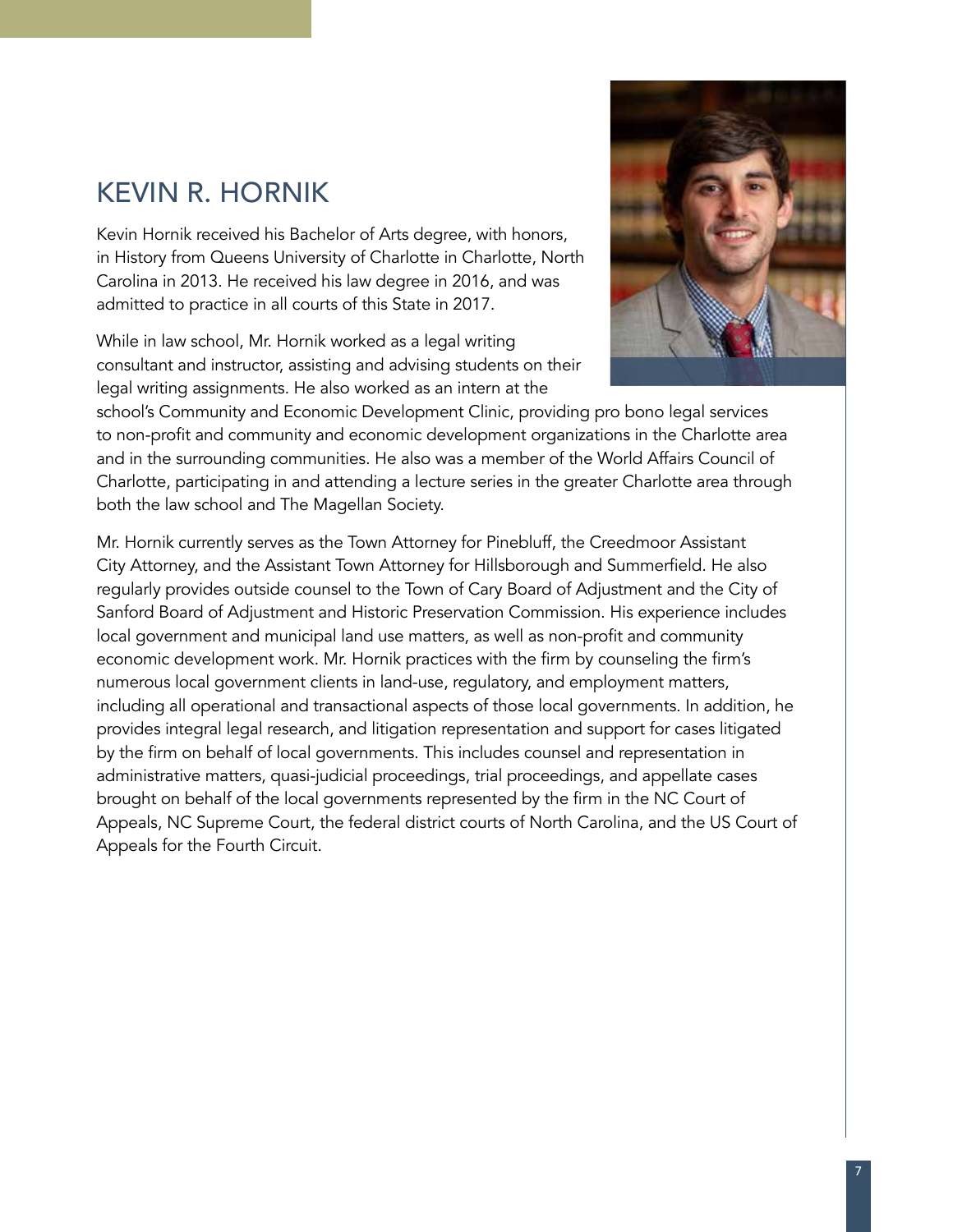

## BRADY N. HERMAN

Brady Herman received his B.A. degree from Elon University and his J.D. degree from Campbell University School of Law. While in law school, he concentrated his studies in litigation. He was also a named contributor to Navigating the First Year of Law School, a nationallydistributed book published by Carolina Academic Press.

Mr. Herman currently serves as the Town Attorney for Vass and provides general counsel services for the Town of Carthage. His

practice is devoted to assisting private clients obtain zoning and land use entitlements and advising local government clients in a wide range of areas, including zoning and planning matters, code enforcement, quasi-judicial functions, ordinance drafting and interpretation, police and fire functions, storm water and other public-utility matters, employment matters, and contract and other transactional matters for local governments. Mr. Herman also provides legal research and litigation representation and support for cases litigated by the firm. This includes counsel and representation in negotiation and mediation, administrative matters, quasi-judicial proceedings, trial proceedings, and appellate cases brought on behalf of the local governments represented by the firm in the North Carolina and federal courts.

Brady is a contributing author to the regular updates for North Carolina Civil Trial Practice—With Application of the N.C. Rules of Evidence—which is North Carolina's leading trial-practice treatise published by Juris Publishing Company. He is admitted to practice in all North Carolina courts.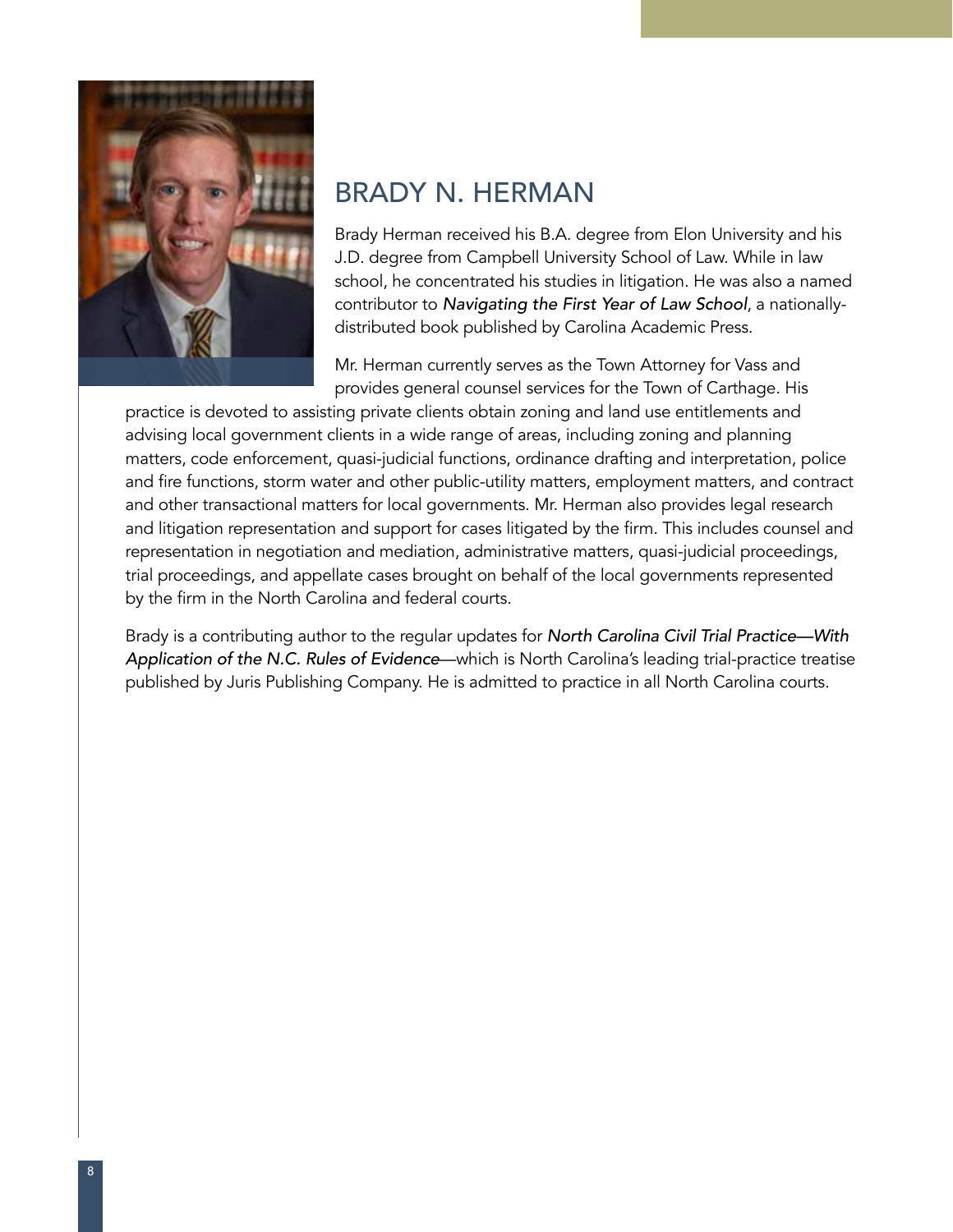### APPELLATE CASES BY FIRM MEMBERS

Adoption of P.E.P., 100 N.C. App. 191, 395 S.E.2d 133 (1990), rev'd, 329 N.C. 692, 407 S.E.2d 505 (1991) Albright v. Nash County, 222 N.C. App. 634, 731 S.E.2d 276 (2012) (unpublished) Allen v. City of Burlington Bd. of Adjustment, 100 N.C. App. 615, 397 S.E.2d 657 (1990) Amward Homes v. Town of Cary, 365 N.C. 305, 716 S.E.2d (2011) Angell v. City of Sanford, 106 N.C. App. 90, 415 S.E.2d 589 (1992) Anthony v. City of Shelby, 152 N.C. App. 144, 567 S.E. 2d 222 (2002) Ashby v. Town of Cary, 161 N.C. App. 499, 588 S.E.2d 572 (2003) Ashley v. The City of Lexington, 209 N.C. App. 1, 704 S.E.2d 529 (2011) Barnett v. Karpinos,119 N.C. App. 719, 460 S.E.2d 208 (1995) Batch v. Town of Chapel Hill, 92 N.C. App. 601 (1989), 376 S.E.2d 22, rev'd, 326 N.C. 1, 387 S.E. 2d 655 (1990) Bradley Co. v. Town of Chapel Hill, 112 N.C. App. 135, 435 S.E.2d 375 (1993) Capricorn Equity Corp. v. Town of Chapel Hill Bd. of Adjustment, 106 N.C. App. 134, 415 S.E.2d 752 (1992), rev'd, 334 N.C. 132, 431 S.E.2d 183 (1993) Casella v. Alden, 200 N.C. App. 24, 682 S.E.2d 455 (2009) Caswell County v. Town of Yanceyville, 170 N.C. App. 124, 611 S.E.2d 451 (2005) Chapel Hill Title v. Chapel Hill, 362 N.C. 649, 669 S.E.2d 286 (2008) Chapel Hill Title & Abstract v. Chapel Hill, 178 N.C. App. 561, 631 S.E.2d 893 (2006) City of Concord v. Duke Power, 346 N.C. 211, 485 S.E.2d 278 (1997) City of Lumberton v. U.S. Cold Storage, Inc., 178 N.C. App. 305, 631 S.E.2d 165 (2006) City of Hillsboro v. Hughes, 140 N.C. App 714, 538 S.E.2d 586, rev. denied, 353 N.C. 370, 547 S.E.2d 4 (2000) Clement v. Cumberland Cty., 836 S.E.2d 789 (N.C. Ct. App. 2020) (unpublished). County of Durham v. Roberts, 145 N.C. App. 665, 551 S.E.2d 494 (2001) Clark v. Red Bird Cab Co., 114 N.C. App. 400, 442 S.E.2d 75 (1994) Coleman v. Town of Hillsborough, 173 N.C. App. 560, 619 S.E.2d 555 (2005) Coucoulas/Knight Prop. v. Town of Hillsborough, 364 N.C. 127, 691 S.E.2d 411 (2010) Craig v. County of Chatham, 356 N.C. 40, 565 S.E.2d 173 (2000) Danaher v. Joffe, 184 N.C. App. 642, 646 S.E.2d 783 (2007) Davis v. Taylor, 81 N.C. App. 42, 344 S.E.2d 19 (1986) Dempsey v. Silver Creek, 185 N.C. App. 158, 647 S.E.2d 689 (2007) Dixon v. Taylor, 169 N.C. App. 455, 612 S.E.2d 448 (2005) (unpublished)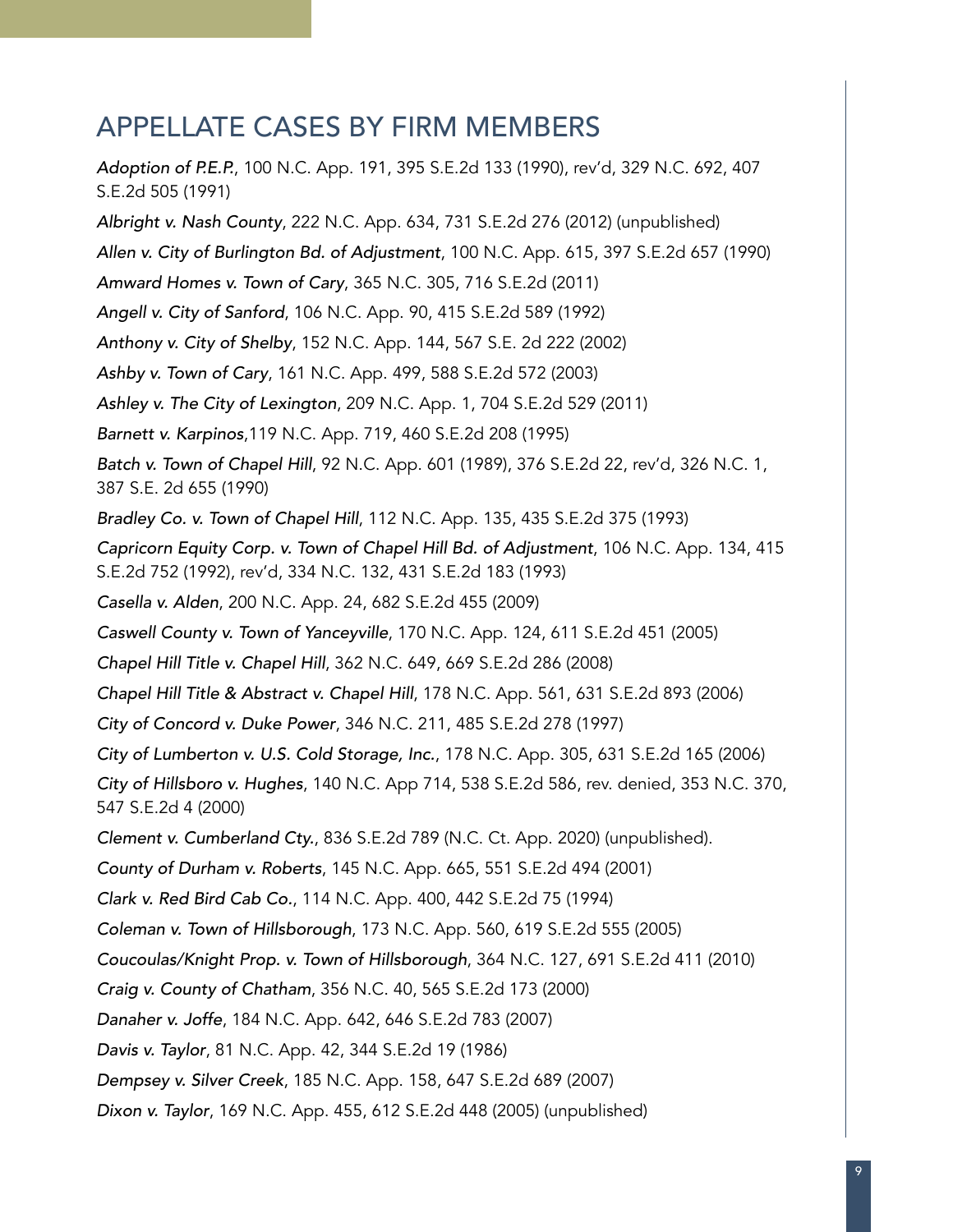Duggins v. Town of Walnut Cove, 63 N.C. App. 684, 306 S.E.2d 186 (1983)

Edmonson v. The City of Rocky Mount, 213 N.C. App. 422, 714 S.E.2d 275 (N.C. App. 2011)

Environmental Management Commission, In the Matter of, 53 N.C. App. 135, 280 S.E.2d 520 (1981)

Evergreen Constr. Co. v. Kinston, 194 N.C. App. 371, 671 S.E.2d 596 (2008)

Fairway Outdoor Advertising, Inc. v. City of Salisbury, N.C., 124 N.C. App. 666, 478 S.E.2d 674 (1996)

Fairway Outdoor Advertising, LLC v. Town of Cary, 225 N.C. App. 676, 739 S.E.2d 579 (2013)

Fehrenbacher v. City of Durham, 239 N.C. App. 141, 768 S.E.2d 186 (2015)

Fischell v. Rosenberg, 90 N.C. App. 254, 368 S.E.2d 11 (1988)

Flowerree v. City of Concord, 93 N.C. App. 483, 378 S.E.2d 188 (1989)

Fowler v. Valencourt, 108 N.C. App. 106, 423 S.E.2d 785 (1992), rev'd in part, 334 N.C. 345, 435 S.E.2d 530 (1993)

Gates Four Homeowners v. City of Fayetteville, 170 N.C. App. 688, 613 S.E.2d 55 (2005)

Good Neighbors of Oregon Hill Protecting Property Rights v. County of Rockingham, 242 N.C. App. 280, 121, 774 S.E.2d 902 (2015)

Griffin v. Town of Unionville, 338 Fed. Appx. 320 (4th Cir. 2009)

Habitat for Humanity v. Brd. of Commrs, 187 N.C. App. 764, 653 S.E.2d 886 (2007)

Hayes v. Fowler, 123 N.C. App. 400, 473 S.E.2d 442 (1996)

Hemphill-Nolan v. Town of Weddington, 153 N.C. App. 144, 568 S.E.2d 887 (2002)

Hirschman v. Chatham County, 792 S.E.2d 211 (N.C. App. 2016)

City of Hillsborough v. Hughes, 140 N.C. App. 714, 538 S.E.2d 586, rev. denied, 353 N.C. 370, 547 S.E.2d 4 (2000)

Karp v. University of North Carolina, 78 N.C. App. 214, 336 S.E.2d 640 (1985); 88 N.C. App. 282, 362 S.E.2d 825 (1987)

Kegley v. City of Fayetteville, 170 N.C. App. 656, 613 S.E.2d 696 (2005)

Keith v. Town of Knightdale, 139 F.3d 890 (4th Cir. 1998)

Kentallen, Inc. V. Town of Hillsborough, 110 N.C. App. 767, 431 S.E.2d 231 (1993)

Kirkpatrick v. Town of Aberdeen, 171 N.C. App. 365, 615 S.E.2d 435 (2005)

Kirkpatrick v. Town of Nags Head, 213 N.C. App. 132, 713 S.E.2d 151 (2011)

Krauss v. Wayne County Dept. of Social Services, 345 N.C. 642, 483 S.E.2d 709 (1997)

Lanvale Properties v. County of Cabarrus, 366 N.C. 142, 731 S.E.2d 800 (2012)

Law Building of Asheboro, Inc. v. City of Asheboro, Inc., 108 N.C. App. 182, 423 S.E.2d 93 (1992)

Leete v. County of Warren, 114 N.C. App. 755, 443 S.E.2d 98 (1994), rev'd, 341 NC 116, 462 S.E.2d 476 (1995)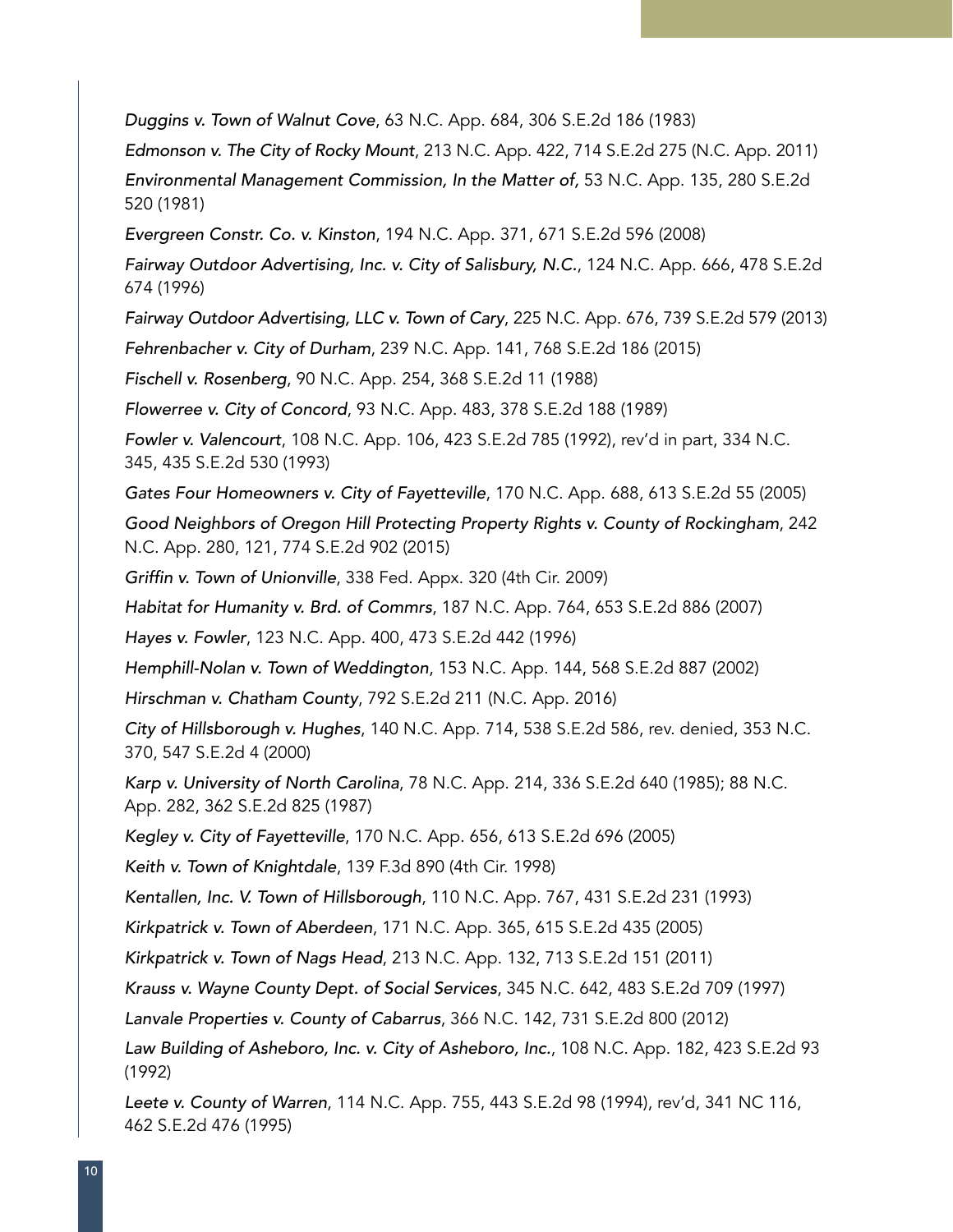Letendre v. Currituck County, 2018 WL 4440587 (N.C. App. Sept. 18, 2018) Lloyd v. Chapel Hill, 127 N.C. App. 347, 489 S.E.2d 898 (1997) Lumberton v. U.S. Cold Storage, 178 N.C. App. 305, 631 S.E.2d 165 (2006) Maffei v. Alert Cable TV of North Carolina, Inc., 75 N.C. App. 473, 331 S.E.2d 188 (1985), rev'd, 316 N.C. 615, 342 S.E.2d 867 (1986) Magnolia MFG of N.C. v. Erie Ins. Exch., 361 N.C. 213, 639 S.E.2d 443 (2007) Mallas v. United States, 993 F.2d 1111 (4th Cir. 1993) March v. Town of Kill Devil Hills, 125 N.C. App. 151, 479 S.E.2d 252 (1997) McDonald v. City of Concord, 188 N.C. App. 278, 655 S.E.2d 455 (2008) McDowell v. Randolph County, 205 N.C. App. 468, 698 S.E.2d 202 (2010) McDowell v. Randolph County, 186 N.C. 17, 649 S.E.2d 920 (2008) McCrann v. Village of Pinehurst, 216 N.C. App. 291, 716 S.E.2d 667 (2011) Messer v. Town of Chapel Hill, 59 N.C. App. 57, 479 S.E.2d 221 (1997) Moody v. Town of Carrboro, 301 N.C. 318, 271 S.E.2d 265 (1980) Morgan v. Nash County, 224 N.C. App. 60, 735 S.E.2d 615 (2012) Murdock v. Chatham Cty., 198 N.C. App. 309, 679 S.E.2d 850 (2009) Musi v. The Town of Shallotte, 200 N.C. App. 379, 684 S.E.2d 892 (2009) Myers v. Town of Plymouth, 352 N.C. 670, 535 S.E.2d. 355 (1999) Nello L. Teer Co. v. Orange County, 810 F. Supp. 679 (4th Cir. 1993) Nolan v. Village of Marvin, 360 N.C. 256, 624 S.E.2d 305 (2006) Nolan v. Town of Weddington, 182 N.C. App. 486, 642 S.E.2d 261 (2007) Nolan v. Town of Weddington, 157 N.C. App. 364, 578 S.E.2d 710 (2003) Norris, et.al. v. Wilmington, 110 F.3d 60 (4th Cir. 1997) Northeast Concerned Citizens v. Hickory, 143 N.C. App. 272, 545 S.E.2d 768 (2001) Northwest Prop. Grp. v. Town of Carrboro, 201 N.C. App. 449, 687 S.E.2d 1 (2009) Northwood Homeowners Ass'n, Inc. v. Town of Chapel Hill, 112 N.C. App. 630, 436 S.E.2d 282 (1993) Northwestern Financial Group, Inc. v. County of Gaston, 110 N.C. App. 531, 430 S.E.2d 689 (1993) Orange Cty. v. Dubeau, 175 N.C. App. 592, 624 S.E.2d 433 (2006) Orange County v. Town of Hillsborough, 219 N.C. App. 127, 724 S.E.2d 560 (2012) Orange Water and Sewer Authority v. Town of Carrboro, 58 N.C. App. 676, 294 S.E.2d 757 (1982) Oxford House, Inc. v. City of Wilmington, North Carolina, No. 7:07-CV-61-F (E.D. N.C. 2010) Parish v. Town of Hillsborough, 502 S.E.2d 637, 130 N.C. App. 195, rev'd, 350 N.C. 231, 513 S.E.2d 547 (1999)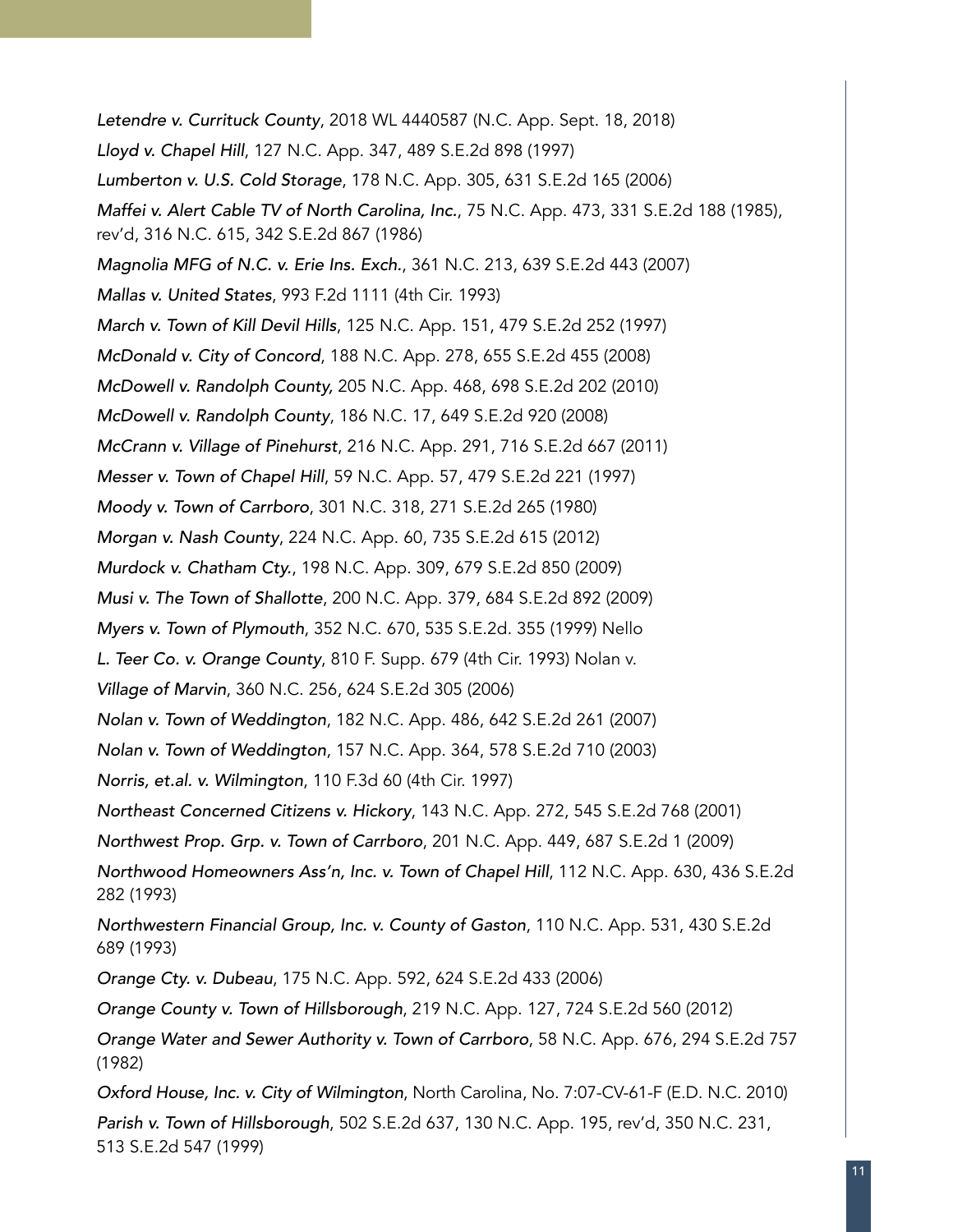Parkwood Ass'n, Inc. v. City of Durham, 124 N.C. App. 603, 478 S.E.2d 204 (1996) Patmore v. Town of Chapel Hill, North Carolina, 233 N.C. App. 133, 757 S.E.2d 302 (April 1, 2014) PBK Holdings, LLC v. County of Rockingham, 233 N.C. App. 353, 756 S.E.2d 821 (2014) Phelps v. Duke Power Co., 76 N.C. App. 222, 332 S.E.2d 715 (1985), appeal after remand, 86 N.C. App. 455, 358 S.E.2d 89 (1987), rev'd and remanded, 324 N.C. 72, 376 S.E.2d 238 (1989) Piland v. Hertford County Bd. of Com'rs, 141 N.C. App. 293, 539 S.E.2d 669 (2000) Pinewild Project P'ship v. Village of Pinehurst, 198 N.C. App. 347, 679 S.E.2d 424 (2009) Quality Built Advantage, Inc. v. Pam Graham, COA18-1230 (August 6, 2019) (unpublished opinion) Rakestraw v. Town of Knightdale, 188 N.C. App. 129, 652 S.E.2d 825 (2008) River Birch Associates v. City of Raleigh, 326 N.C. 100, 388 S.E.2d 538 (1990) Roberts v. Schweiker, 667 F.2d 1143 (4th Cir. 1981) Robinette v. Barriger, 116 N.C. App. 197, 447 S.E.2d 498 (1994) Russell v. Guilford County, 100 N.C. App. 541, 397 S.E.2d 335 (1990) Sandhills Association of Realtors, Inc. v. Village of Pinehurst, No. 1:98-CV-00303 (M.D.N.C. 1999) Schaefer v. Town of Hillsborough, 213 N.C. App. 212, 712 S.E.2d 727 (2011) Sidden v. Mailman, 150 N.C. App. 373, 563 S.E.2d 55 (2002) Smith v. Forsyth Cty. Bd. of Adjust., 186 N.C. App. 651, 652 S.E.2d 355 (2007) Snow v. County of Dare, 177 N.C. App. 564, 629 S.E.2d 620 (2006) Sofran Corp. v. City of Greensboro, 327 N.C. 125, 393 S.E.2d 767 (1990) Starlites Tech Corp. v. Rockingham County, 270 N.C. App. 71, 840 S.E.2d 231 (2020). State v. Turner, 98 N.C. App. 442, 391 S.E.2d 524 (1990) State ex rel. Pollino v. Shkut, 843 S.E.2d 716 (2020). Stealth Properties v. Pinebluff Bd. of Adjustment, 183 N.C. App. 461, 645 S.E.2d 144 (2007) Summey Outdoor Advertising, Inc. v. County of Henderson, 96 N.C. App. 533, 386 S.E.2d 439 (1989) Swan Beach Corolla, LLC v. County of Currituck, 805 S.E.2d 743 (N.C. App. 2017) Templeton Properties, L.P. v. Town of Boone, 219 N.C. App. 266, 724 S.E.2d 604, (2012) Templeton Properties, L.P. v. Town of Boone, 368 N.C. 82, 772 S.E.2d 239 (2015) Terrell v. Chatham Cty, 177 N.C. App. 567, 629 S.E.2d 620 (2006) Thrush v. Jones, 227 N.C. App. 228, 741 S.E.2d 927 (2013) (unpublished) Tonter Investments, Inc. v. Pasquotank County, 199 N.C. App. 579, 681 S.E.2d 536 (2009) Town of Ayden v. Town of Winterville, 143 N.C. App. 136, 544 S.E.2d 821 (2001) Town of Cameron v. Woodell, 150 N.C. App. 174, 563 S.E.2d 198 (2002)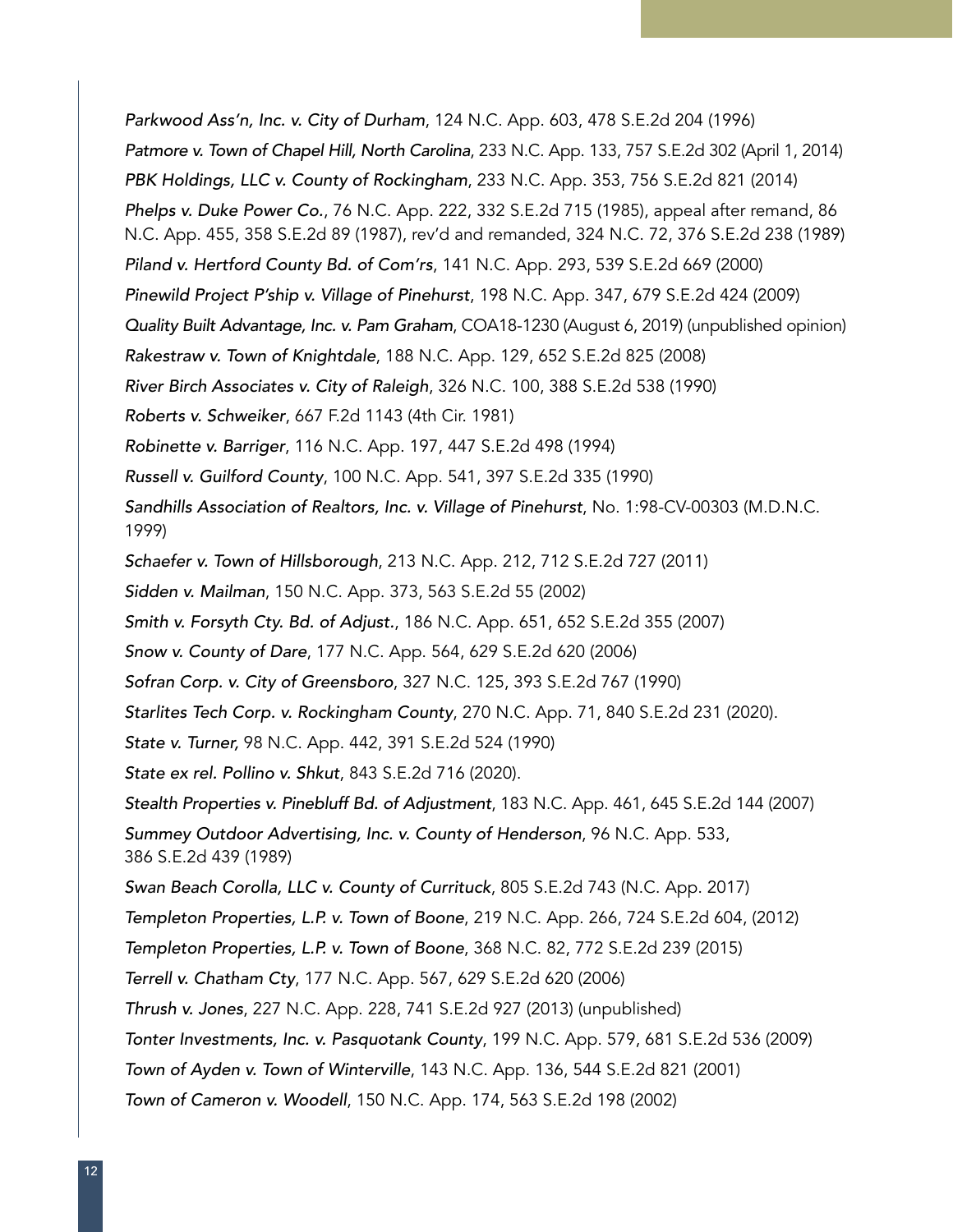Town of Carrboro v. Slack, 820 S.E.2d 527 (N.C. App. 2018)

Town of Hillsborough v. Crabtree, 143 N.C. App. 707, 547 S.E.2d 139 (2001)

Town of Pinebluff v. Marts, 195 N.C. App. 659, 673 S.E.2d 740 (2009)

United States v. Baker, 985 F.2d 1248 (4th Cir. 1993)

United States v. Blackwell, 946 F. 2d 1049 (4th Cir. 1991)

United States v. Blackwell, 900 F.2d 742 (4th Cir. 1990)

United States v. Clarke, 7 F.3d 227 (4th Cir. 1993)

United States v. Town of Garner, 720 F. Supp.2d 721 (E.D.N.C. 2010)

United States v. Giunta, 925 F.2d 758 (4th Cir. 1991)

United States v. Gomez, 838 F.2d 468 (4th Cir. 1987)

United States v. Hargas, 908 F.2d 968 (4th Cir. 1990)

United States v. \$10,694.00 U.S. Currency, 828 F.2d 233 (4th Cir. 1987)

University of North Carolina, In the Matter of Appeal, 300 N.C. 563, 268 S.E.2d 472 (1980)

U.S. Cold Storage, Inc. v. City of Lumberton, 156 N.C. App. 327, 576 S.E.2d 415 (2003)

U.S. Cold Storage, Inc. v. City of Lumberton, 170 N.C. App. 411, 612 S.E.2d 415 (2005)

Varner v. Bryan v. County of Henderson, 113 N.C. App. 697, 440 S.E.2d 295 (1994)

Village Creek Property Owners Association v. Town of Edenton, 135 N.C. App. 482, 520 S.E.2d 793 (1999)

Wake County Hospital System, Inc. v. National Casualty Co., 804 F. Supp. 768 (E.D.N.C.), aff'd, 996 F.2d 1213 (4th Cir. 1993)

Wallace v. Town of Chapel Hill, 93 N.C. App. 422, 378 S.E.2d 225 (1989)

Wally v. The City of Kannapolis, 365 N.C. 449, 722 S.E.2d 481 (2012)

Wally v. The City of Kannapolis, COA13-1425, 768 S.E.2d 200 (2014) (unpublished opinion), pet. for disc. rev. denied, 776 S.E.2d 193 (2015)

Walton North Carolina, LLC v. City of Concord, 809 S.E.2d 164 (N.C. App. 2017)

Watauga County Bd. of Educ. v. Town of Boone, 106 N.C. App. 270, 416 S.E.2d 411 (1992)

Weeks v. Town of Nags Head, 177 N.C. App. 464, 628 S.E.2d 867 (2006)

Wenco Management Co. v. Town of Carrboro, 53 N.C. App. 480, 281 S.E.2d 74 (1981)

WFGCC v. Town of Wake Forest, 212 N.C. App. 632, 711 S.E.2d 816 (2011)

White Oak Properties, Inc. v. Town of Carrboro, 71 N.C. App. 360, 322 S.E.2d 400 (1984), rev'd, 313 N.C. 306, 327 S.E.2d 882 (1985), on remand, 74 N.C. App. 605, 328 S.E.2d 907 (1985)

Wiles v. Concord Zoning Bd. of Adjust., 195 N.C. App. 598, 673 S.E.2d 799 (2009)

Winding Ridge Homeowners Association v. Joffe, 362 N.C. 225, 657 S.E.2d 356 (2008)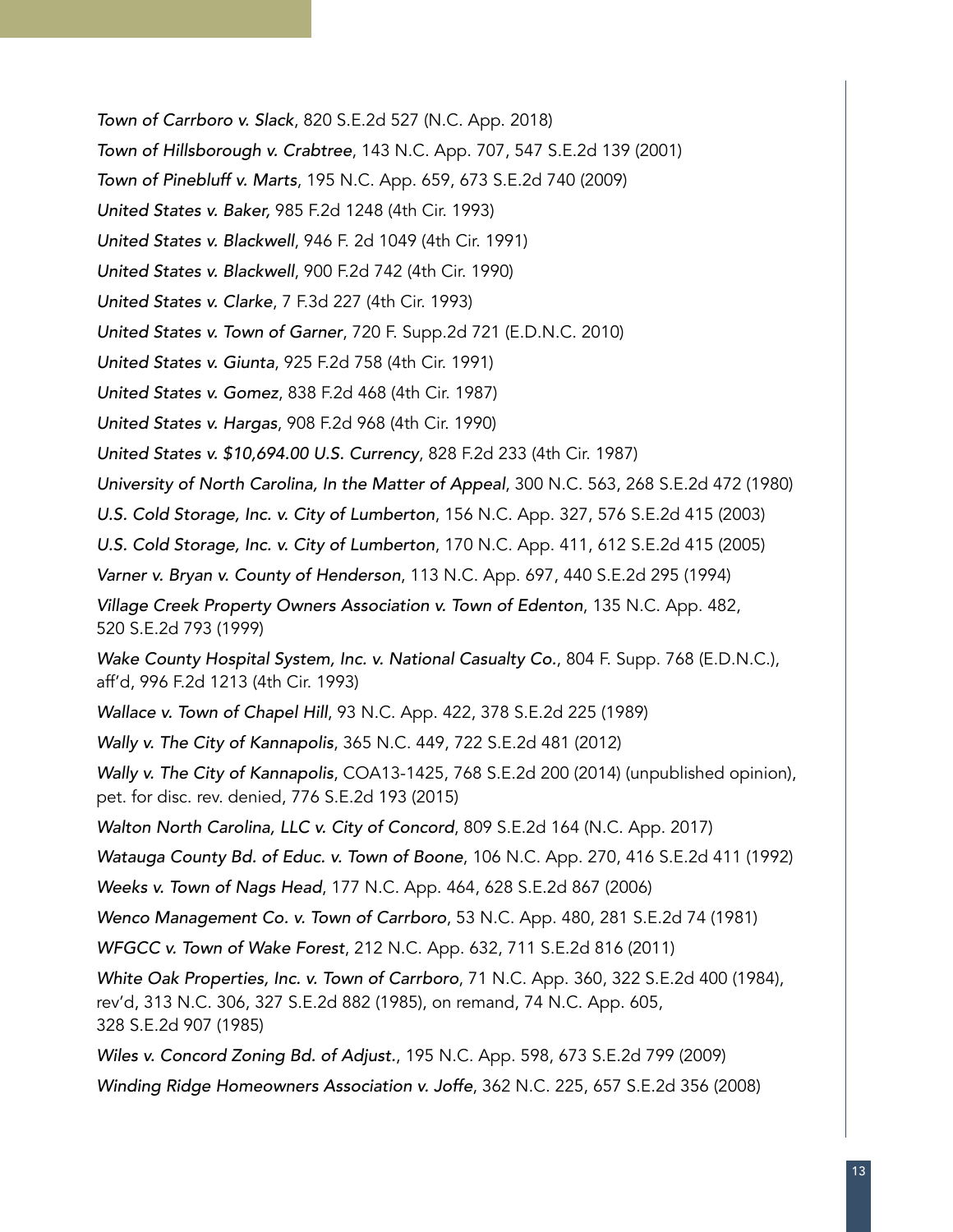## PUBLICATIONS BY FIRM MEMBERS

#### Books & Monographs

- North Carolina Civil Trial Practice (Juris Publishing, 2nd ed. 2021).
- Advocacy in Negotiation and Mediation (Carolina Academic Press 2021).
- Client Interviewing, Counseling, and Decision-Making: A Practical Approach *(*Carolina Academic Press, 2nd ed. 2021).
- Plea Bargaining (Juris Publishing, Inc., 5th ed. 2020).
- Navigating The First Year of Law School (Carolina Academic Press 2016).
- Legal Counseling, Negotiating & Mediating: A Practical Approach (Carolina Academic Press, 2nd ed. 2009).
- The Nonconforming Use in North Carolina Zoning Law: Text and Model Ordinance (Institute of Government 1976).
- North Carolina Volunteer Fire Department Journal (1995 to present).
- The Order of The Golden Fleece at Chapel Hill, 1904-2004: America's First Honor Society For University Leaders (The University of North Carolina at Chapel Hill Library 2005).
- A Practical Approach to Client Interviewing, Counseling, and Decision-Making: For Clinical Programs and Practical-skills Courses (Carolina Academic Press 2009).
- Practical Evidence: The Law, Foundations, and Trial Techniques (West Group, 2nd ed. 1999).
- Preparing Ordinances Regulating Mobile Homes and Mobile Home Parks in North Carolina: A Guidebook (Institute of Government 1976).
- Selected Major Issues in North Carolina Zoning and Land Use Law (1986).
- A Unified Development Ordinance (American Planning Association 1985).
- The Zoning Board of Adjustment in North Carolina (Institute of Government, 2d. ed. 1984).

#### Articles

- "The Future of Impact Fees in Light of Quality Built Homes, Inc. v. Town of Carthage, 789 S.E.2d 454
- (N.C. 2016)," N.C. Bar Association, 2017 Zoning Planning & Land Use Section Annual Meeting (April 6, 2017).
- Op-ed article: Gorsuch on the Supreme Court Will Not Cause the Sky to Fall, The Herald Sun (February 10, 2017).
- "Illegal Fees and Attorneys' Fees, N.C. Bar Association, 2016 Zoning, Planning & Land Use Section Annual Meeting (March 18, 2016).
- Op-ed article: When Politics Becomes a Team Sport, We All Lose, The News & Observer, (February 2, 2016).
- "Arguing For a Broad Construction of the Zoning Power," N.C. Association of County Attorneys Winter Conference (UNC School of Government, February 6, 2015).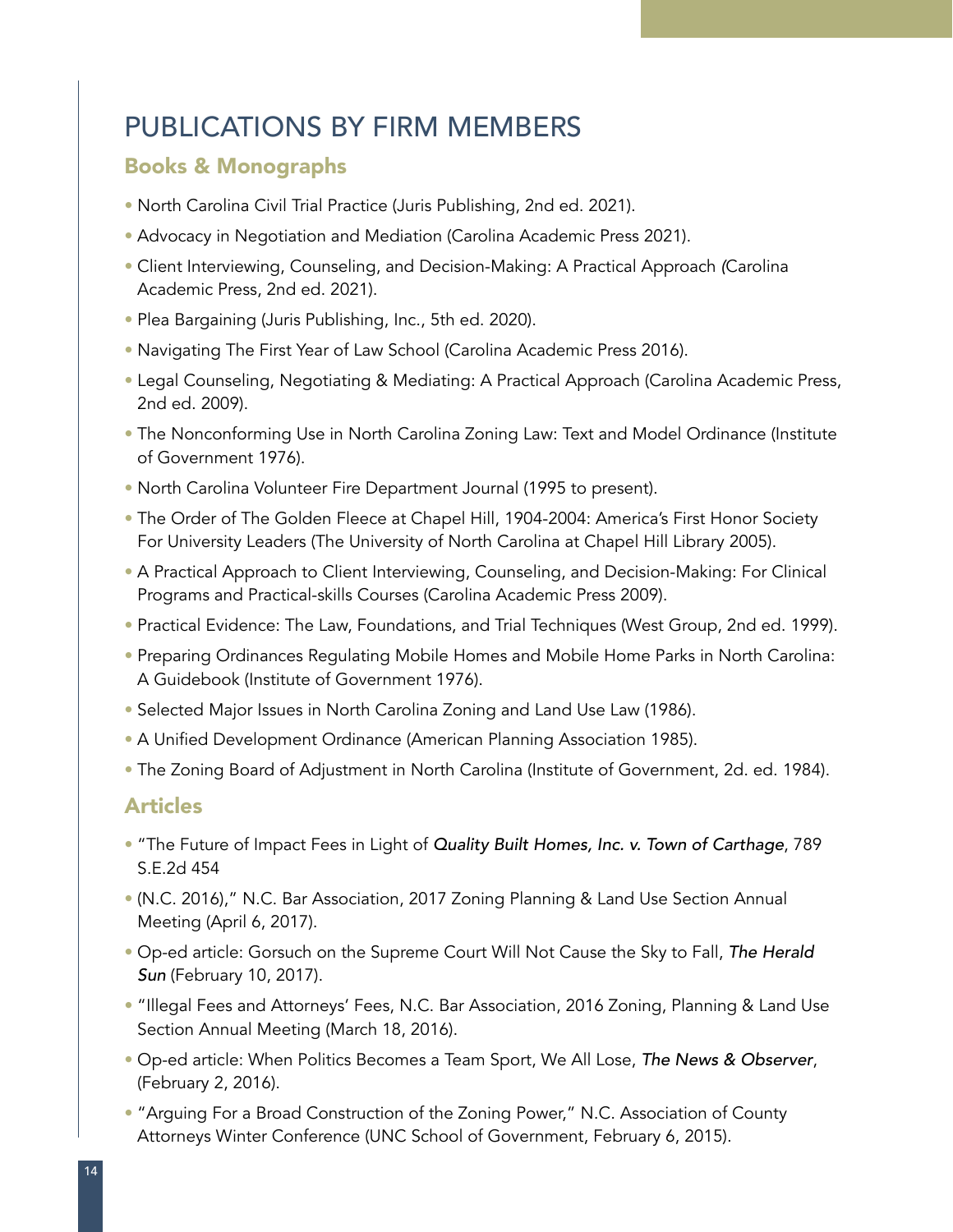- "The Current Scope of Local Government Land-Use Regulation Powers: Have We Turned Back to the 1870s?," 18 The North Carolina State Bar Journal, No. 4 at 8-12 (Winter 2013).
- "Legal Talking Points for Interpreting Lanvale Contextually," N.C. Municipal Attorneys Winter Conference (UNC School of Government, March 14-15, 2013).
- "Major Overhaul of Annexation Statutes: What Does It Mean for Land Use Practitioners?," Land Use Law Quarterly (NC Bar Association January, 2012)
- "New Statute Makes Important Changes to the Statute of Limitations Applicable to Challenges to Zoning Ordinances," Land Use Law Quarterly (NC Bar Association October, 2011).
- "An Introduction to Form-Based Zoning," Land Use Law Quarterly (NC Bar Association April, 2010).
- "Land Use Options for Protecting Downtown as a Retail Destination," Land Use Law Quarterly (NC Bar Association, December, 2009).
- "Effective Advocacy in Mediation," 11 The North Carolina State Bar Journal, No. 2 at 16 (Summer 2006); reprinted in Civil Trial From Start to Finish at 54-58 (National Business Institute, Eau Claire, Wisconsin, July 2006); reprinted in General Practice Plus at 3 (Virginia State Bar, General Practice Section, Spring 2007).
- "How to Value a Case for Negotiation and Settlement," 10 The North Carolina State Bar Journal, No. 2 at 32 (Summer 2005); reprinted in 31 The Montana Lawyer, No. 3 (November, 2005).
- "10 Tools for Mediation Caucuses," 41 TRIAL, No. 5 at 66 (May, 2005).
- "Getting the Most Out of Your Appraiser (Updated)," CLE International Eminent Domain Conference (August 14-15 2003).
- "Local Regulation of Intensive Livestock Operations After Craig v. County of Chatham," North Carolina Bar Association CLE Program (October 4, 2002).
- "The Law of Depositions in North Carolina," North Carolina Academy of Trial Lawyers CLE Program (January 11, 2002).
- "Fighting Crime Through Nuisance Abatement," 19 Campbell Law Observer No. 19, at 1 (January 1998).
- "Appendices: Practice Pointers for Brief Writing, and Practice Pointers for Oral Argument," in Duncan & Solari, North Carolina Appellate Advocacy, (The Harrison Co., 1995 Supplement).
- "What's New About Punitive Damages," 43 The North Carolina State Bar Quarterly, No. 2, at 6 (Spring, 1996).
- "Enter Opening Statement: Staging the Case," 31 Trial No. 7, at 57 (July, 1995); reprinted for the Women Lawyers Assoc. of Los Angeles 2nd Annual Women Litigators Forum, Nov. 11, 1995, and the Philadelphia Bar Association Annual Education Conference on "Effective Trial Advocacy," December 4, 1996.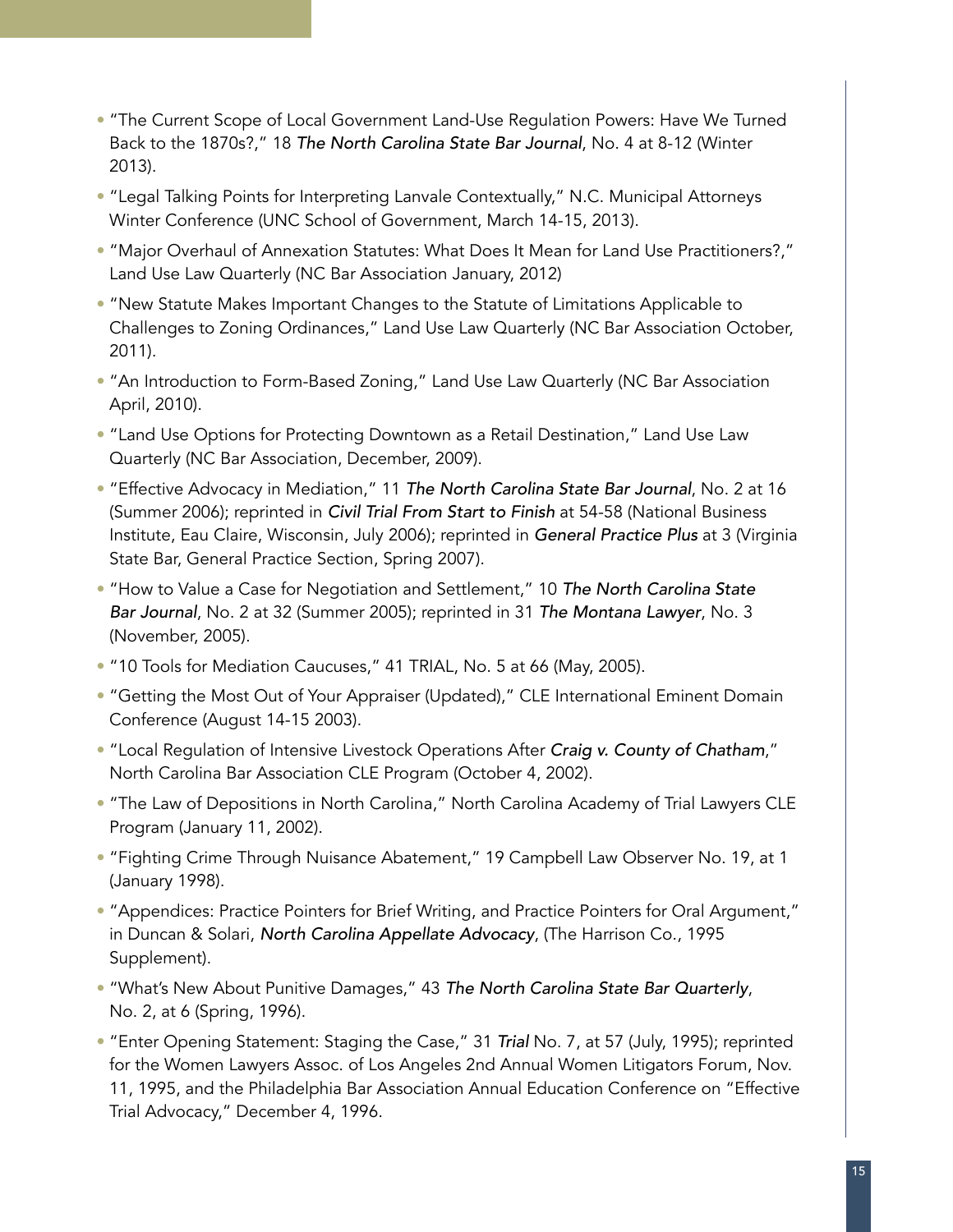- "How to Master Direct Examination: Practical Perspectives," 31 Trial No. 4, at 70 (April, 1995); reprinted in 41 The Trial Lawyers Guide, No. 2 (Summer 1997); reprinted by the Pennsylvania Bar Institute, Continuing Legal Education (1997).
- "Chapter 15: Local Government Administrative Issues," The North Carolina Administrative Law Guide (1996).
- "Oral Deposition Taking," Chapter 6 in Civil Discovery Practice in North Carolina (Law Practice Handbooks, Inc. 1995).
- "Out of Focus: The Fuzzy Line Between Regulatory 'Takings' and Valid Zoning-Related 'Exactions' in North Carolina and Federal Jurisprudence," 16 Campbell L. Rev. 3 (1994).
- "Taking a Deposition Under North Carolina Law," 21 N.C. Central Univ. Law Journal No. 2, at 215 (1995).
- "A Practical System for Legal Research," 21 N.C. Central Univ. Law Journal, No. 1, at 85 (1994).
- "The New Amendments to the Federal Rules of Civil Procedure," 41 The North Carolina State Bar Quarterly, No. 2, at 26 (Spring, 1994).
- "Preserving the Record for Appeal Under North Carolina Law," 40 The North Carolina State Bar Quarterly, No. 4, at 32 (Fall 1993).
- "Preserving the Trial Record for Appeal," 29 Trial, No. 10, at 45 (1993).
- "Effective Appellate Oral Argument," 16 The Champion, No. 10, at 43 (December, 1992).
- "The Case for Submitting Written Instructions to the Jury," 39 The North Carolina State Bar Quarterly, No. 4, at 14 (Fall, 1992).
- "Practice Pointers for Appellate Oral Argument," 28 Trial, No. 10, at 64 (October, 1992); reprinted in Brinkos, Janet L., Course Book on: "The Woman Advocate '94" (Seminars sponsored by Prentice Hall Law & Business and the Section of Litigation of the American Bar Association, April 14-15, 1994 in New York City; May 5-6, 1994 in Chicago; and May 19-20, 1994 in San Francisco); reprinted for the King Hall Civil Rights Clinic Student Manual, University of California School of Law at Davis (1996); reprinted for the Federal Public Defender, District of New Mexico seminar on "How to Do a Federal Criminal Appeal," February 27, 1998 in Las Cruces, New Mexico; reprinted for St. John's University School of Law (summer course, 1999); reprinted for the Honorable Rhonda Reid Winston, Superior Court of the District of Columbia, presentation at the Charlotte E. Ray Inn of Court meeting, October 23, 2003.
- "How to Do a Federal Criminal Appeal," February 27, 1998 in Las Cruces, New Mexico.
- "Practice Pointers for Appellate Brief Writing," 28 Trial, No. 9, at 122 (September, 1992); reprinted for the Federal Public Defender, District of New Mexico seminar on "Effective Appellate Brief Writing," 16 The Champion, No. 7, at 35 (August, 1992).
- "Appellate Oral Argument in Epitome," 39 The North Carolina State Bar Quarterly, No. 3, at 8 (Summer, 1992).
- "Appellate Brief Writing in Epitome," 39 The North Carolina State Bar Quarterly, No. 2, at 6 (Spring, 1992).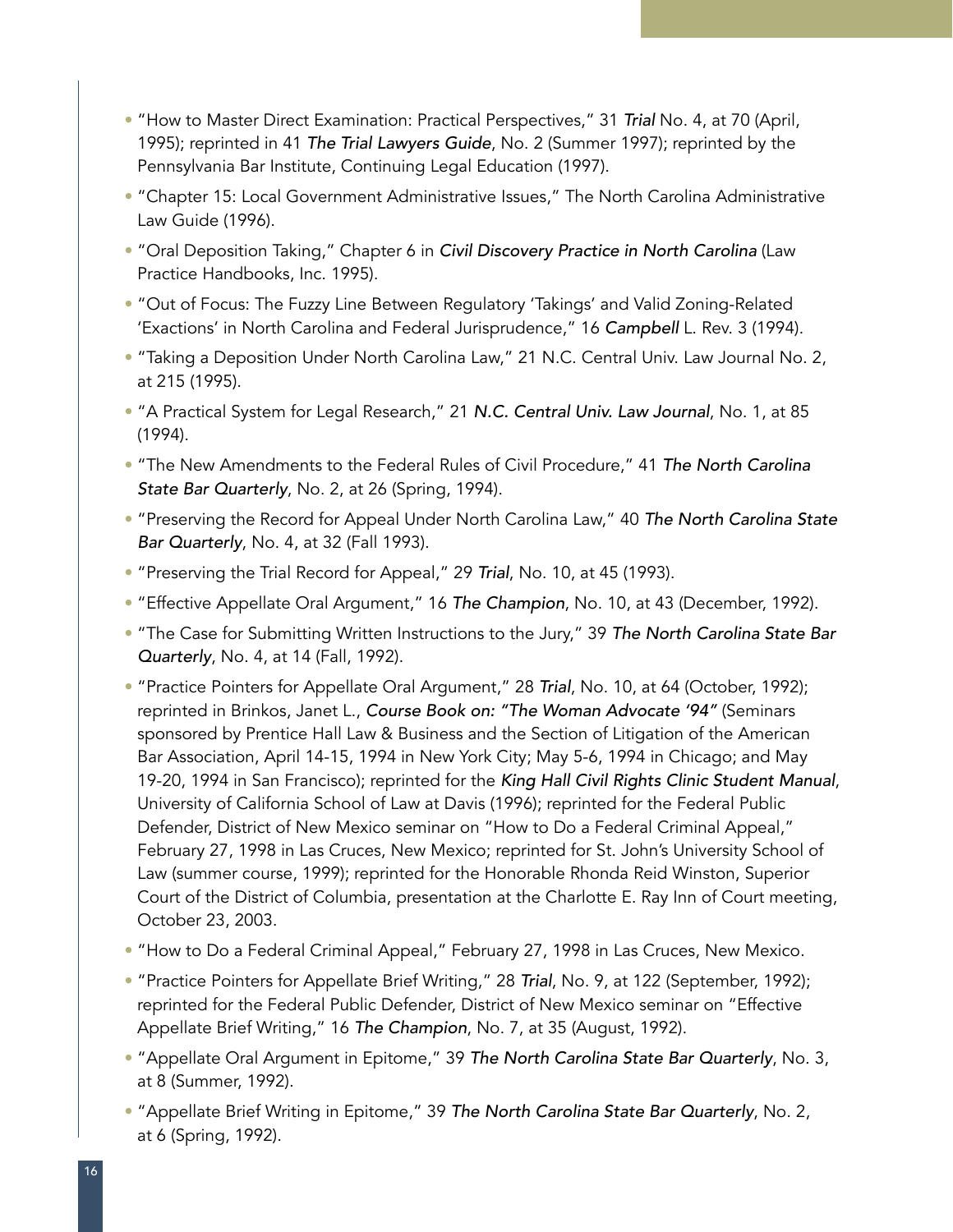- "The North Carolina Supreme Court's New Frivolous Appeal Rule," 36 The North Carolina State Bar Quarterly, No. 3, at 16 (Summer, 1989).
- "A Comparative Summary of Current State Drug-Testing Legislation," 3 Employee Testing & the Law, No. 6, at 1 (June 1988).
- "Limiting Litigation Over Land Use Decisions," Public Risk, (Public Risk Management Association, Sept./Oct. 1988).
- "Is North Carolina's Frivolous Appeal Rule Frivolous?," 9 Campbell Law Observer, Nos. 3 and 4 (April & May, 1988). (Effective July 1, 1989 the N.C. Supreme Court adopted a new Appellate Rule 34 as proposed in this article).
- "Negligence in Employee Drug Testing," 92 Case & Comment, No. 4, at 3 (July-Aug. 1987); reprinted in 1 Employee Testing & the Law, No. 4, at 1 (Dec. 1986), and 19 Trial Briefs, No. 3, at 27 (1987).
- "Intentional Infliction of Emotional Distress in Employee Drug Testing," 2 Employee Testing & the Law, No. 3, at 1 (1987).
- "Double Criminality and Complex Crimes," Chapter 12 in Nanda & Bassiouni, International Criminal Law—A Guide to U.S. Practice and Procedure, (Practicing Law Institute, 1987), at 365; reprinted for the National Association of Criminal Defense Lawyers Seminar, Feb. 12- 16, 1986, Acapulco, Mexico.
- "The Fourth Circuit Construes the Inscrutable Comprehensive Forfeiture Act of 1984 in United States v. Harvey," 4 Inside Drug Law, No. 4, at 1 (May/June 1987).
- "International Extradition in Drug Cases," 10 N.C. Journal of International Law & Commercial Regulation, No. 2, at 353 (Spring, 1985); reprinted in the Advanced Criminal Practitioners Seminars, National Association of Criminal Defense Lawyers, Fourth Annual Hawaii Seminar, Maui, May 10-17, 1985.
- "Fending off Forfeiture," 21 Trial, No. 12, at 70 (Dec. 1985).
- "International Extradition in CCE and RICO Cases," 9 Inside Drug Law, No. 2, at 5 (Nov., 1985).
- "Protecting Innocent Owners from Drug-Related Forfeiture," 2 Inside Drug Law, No. 2, at 1 (March, 1985).
- "Problems of Double Criminality," 21 Trial, No. 1, at 58 (January 1985).
- "Legal Implications of Human In Vitro Fertilization for the Practicing Physician in North Carolina," 6 Campbell Law Review, at 5 (Spring, 1984).
- "Saving Your Client's Ox: Some Fundamental Considerations and Defenses to Forfeiture Under 21 U.S.C. 881," 8 The Champion, No. 1, at 11 (Jan./Feb., 1984; reprinted in 15 Trial Briefs, No. 1 (1984).
- "Flexibility Without Arbitrariness in the Zoning System: Observations on North Carolina Special Exception and Zoning Amendment Cases," 53 N.C. Law Review 925-958 (1975).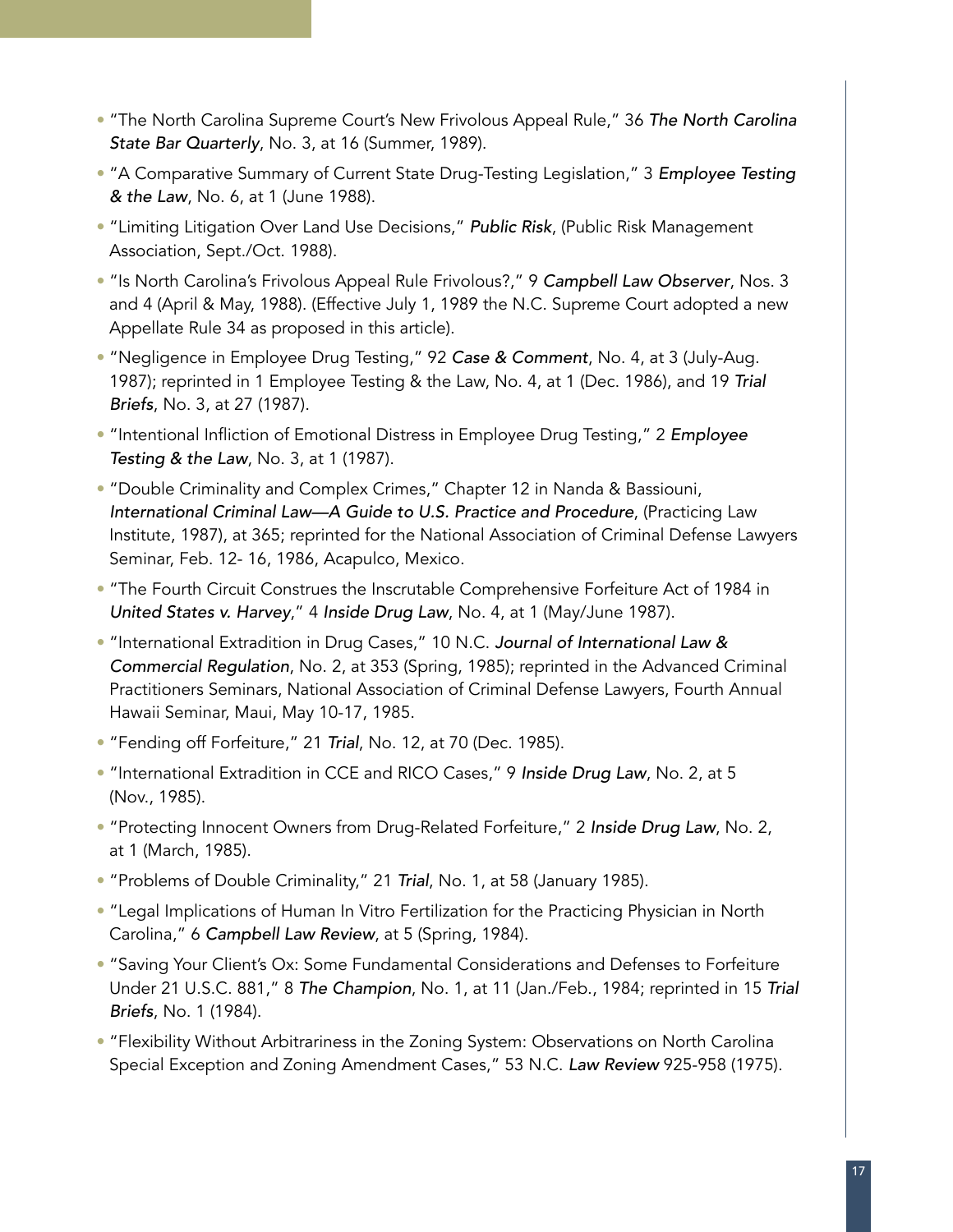#### PRESENTATIONS BY FIRM MEMBERS

- Faculty Presenter, "Zoning and Land Use Law Basics," Real Property Section (NC Bar Association, October 7, 2021)
- Faculty Presenter, "The 2019 Zoning, Planning and Land Use Debate," Zoning, Planning & Land Use Law Section Annual Meeting (NC Bar Association, April 5, 2019)
- "Amotion, Off the Rails and Then Some," NC Carolina Municipal Attorney's Association Winter Conference (UNC-School of Government, March 22, 2019)
- Faculty Presenter, "Local Government Compliance With the "Reasonable Accommodation"
- Requirement of the FHA, ADA, and RA," NC Municipal Attorney's Association Summer Conference, August 2-4, 2018
- "Quasi-Judicial Procedure: Evidence and Building a Record," City of Creedmoor Board of Adjustment (July 12, 2018)
- "Code Enforcement," N.C. Municipal Attorney's Association Winter Conference (UNC-School of Government, March 23, 2018)
- "Wireless Telecommunication Zoning after H.B. 310," NC Association of Zoning Officials (February 19, 2018)
- "Wireless Telecommunications Workshop," sponsored by the Town of Carthage and The Brough Law Firm, PLLC (NC Chapter of the American Planning Association, December 12, 2017)
- "Reexamining Checks and Balances: Legislative Changes to State and Local Government," Government and Public Sector Section (NC Bar Association, November 17, 2017)
- Telecommunication and Public Rights-of-Way Ordinances, Town of Carthage Board of Commissioners and Planning Board (August 23, 2017)
- "The Future of Water and Sewer Impact Fees," Zoning, Planning & Land Use Law Section Annual Meeting (NC Bar Association, April 6, 2017)
- "Local Government Overview," City of Creedmoor Board of Commissioners (May 17, 2016)
- "Illegal Fees and Attorneys' Fees," Zoning, Planning & Land Use Section Annual Meeting (NC Bar Association, March 18, 2016)
- "Trial Advocacy Tips," Campbell Law School Trial Advocacy Program (Campbell Law School, March 25, 2015)
- "Professionalism Issues for Local Government Counsel," Professionalism for New Attorneys Program (NC Bar Association, October 14, 2015)
- "Protecting Endangered Properties Prevention of Demolition by Neglect and Other Preservation Tools," Preservation North Carolina Annual Conference. (Salisbury, NC, September 17, 2015)
- "A Reluctant Acceptance of Public Private Partnerships in North Carolina," Zoning Planning and Land Use Law Section Annual Meeting (NC Bar Association, March 27, 2015)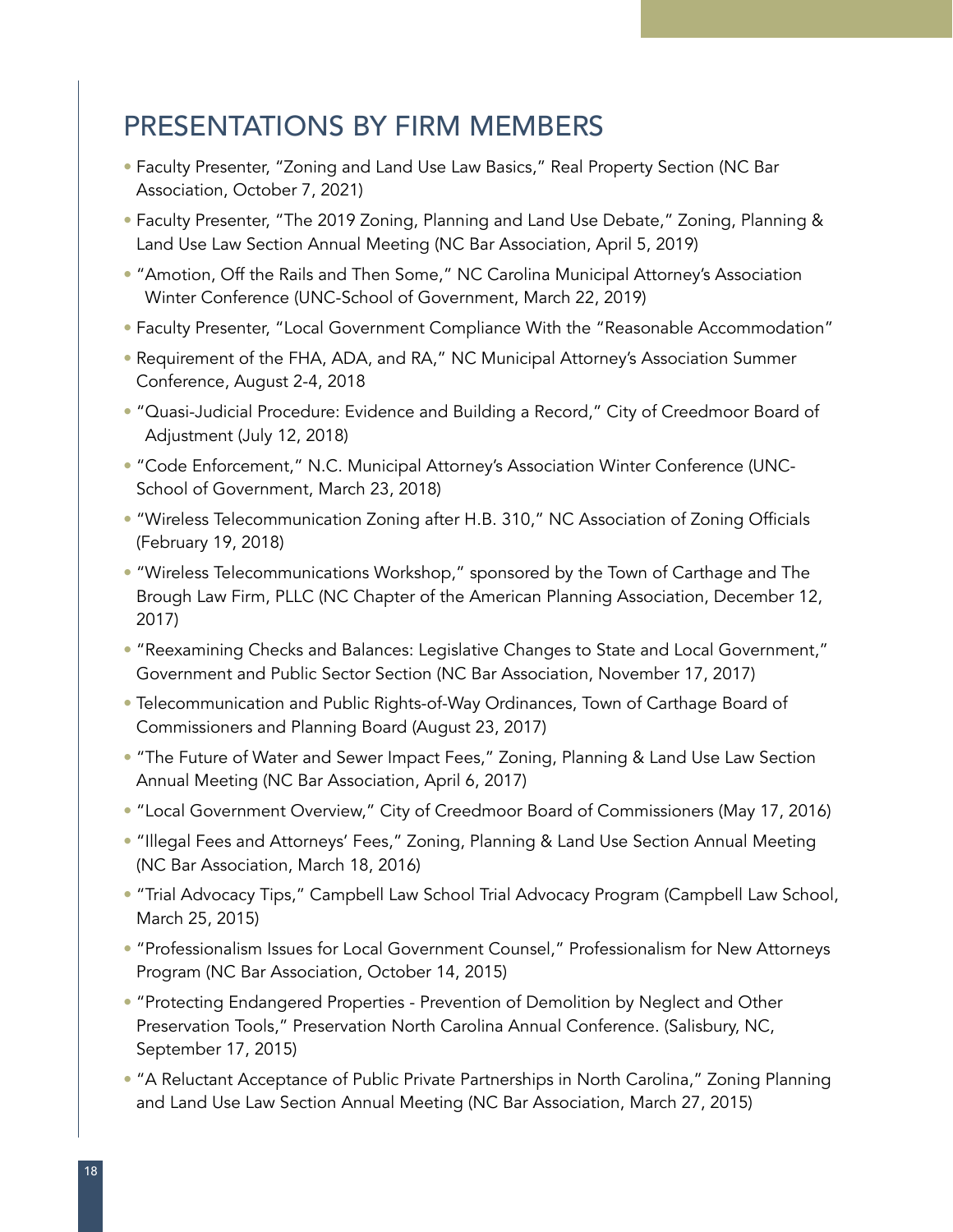- "A Discussion of Lanvale Properties v. County of Cabarrus," NC Association of County Attorneys Winter Conference (U.N.C.-School of Government, February 6, 2015)
- "Quasi-Judicial Procedures," Town of Aberdeen Planning Board and Historic Preservation Commission (January 15, 2015)
- "Fair Housing and Local Government Land-use Regulations Affecting Persons with Disabilities," Town of Cary Board of Adjustment (October 6, 2014)
- "Fair Housing and Reasonable Accommodations by Local Governments," 2014 North Carolina Planning Conference (October 2, 2014)
- "Managing the Attorney-client Relationship and Organization of a Legal Department," Professionalism for New Admittees Program (NC Bar Association, May 15, 2014)
- "The State of Local Government Powers after Lanvale Properties, LLC v. Cabarrus County and into the Future," Joint Zoning, Planning & Land Use Section and Government/Public Sector Section C.L.E. Program (NC Bar Association, March 28, 2014)
- "The Aberdeen Board of Commissioners," Town of Aberdeen Board of Commissioners (February 27, 2014)
- "The Aberdeen Planning Board: An Introduction," Town of Aberdeen Planning Board (October 17, 2013)
- "Quasi-Judicial Procedure," City of Concord Board of Adjustment (August 28, 2012)
- "Lanvale Properties, LLC v. Cabarrus County and the City of Locust and Its Implications," N.C. Municipal Attorney's Association Winter Conference (UNC-School of Government, March 14-15, 2013)
- "Quasi-Judicial Procedure," Town of Cary Board of Adjustment (March 22, 2011)
- "Town of Aberdeen Historic Preservation Commission," Town of Aberdeen Historic Preservation Commission (March 21, 2011)
- Lecture on "Litigation in Real Estate Development Process" course at Kenan-Flagler School of Business (UNC-Chapel Hill, January 27, 2011)
- Testimony on behalf of the National League of Cities, National Association of Counties, National Sheriffs Association, National School Boards Association, International City-County Management Association, International Public Management Association for Human Resources, et. al. in Opposition to H.R. 413, Public Safety Employer-Employee Cooperation Act of 2009, before the U.S. House of Representatives Subcommittee on Health, Employment, Labor and Pensions, 111th Congress (March 10, 2010)
- "With a Little Help From My Friends—Negotiation Techniques," NC Bar Association CLE, "We Can Work It Out—15th Dispute Resolution Section Annual Meeting," (April 11, 2008)
- Leadership Lecture (Elon University Center for Leadership, March 12, 2008)
- "Constitution Day," Lecture to Elon University, College of Arts & Sciences: "Exploring Some Common Constitutional Myths" (September 19, 2007)
- "The Legal Responsibilities of the Landlord Under NC Law," Housing Workshop (City of Roxboro, N.C., July 23, 2007)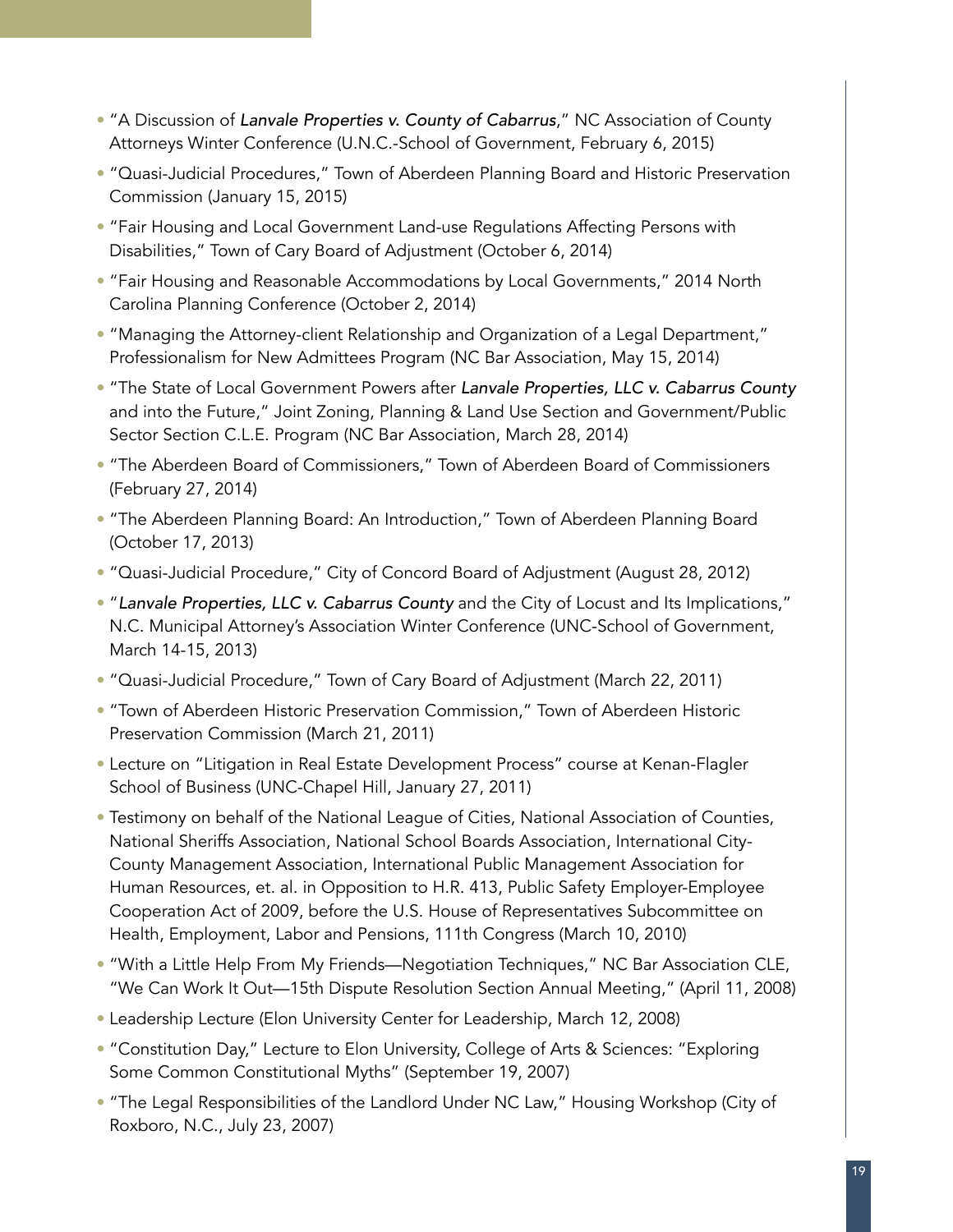- "Professionalism in Your Practice" (Orange County Bar Association CLE Second Celebration of Professionalism, January 26, 2006)
- "Law Students and Lawyers in Professionalism" (Orange County Bar Association CLE on Professionalism, February 12, 2004)
- "Update on the City of Hickory Unified Development Ordinance" (Catawba County Bar Association meeting, June 12, 2009)
- "Development Agreements and Conditional Zoning in North Carolina" (Moore County Planning Retreat, August 15, 2008)
- "Origin, History, And Status Of Bill Dealing With Quasi-Judicial Land Use Decisions" (Law Seminars International Two-Day Conference, July 24-25, 2008)
- "Senate Bill 212: Land-Use Permit Appeals" (N.C. Bar Foundation, May 3, 2007)
- "Governmental Immunity" (UNC-School of Government, October 27, 2005)
- "Judicial Review of Quasi-Judicial Zoning Decisions" (NC Bar Foundation, May 7-8, 2004)
- "Getting the Most Out of Your Appraiser (Updated)" (CLE International Eminent Domain Conference, August 14-15, 2003)
- "Local Regulation of Intensive Livestock Operations After Craig v. County of Chatham" (NC Bar Association CLE Program October 4, 2002)
- "Getting the Most Out of Your Appraiser" (CLE International Eminent Domain Conference, June 27-28, 2002)
- "Neither Fish Nor Fowl: Conditional Use Zoning" (NC Bar Foundation, 2002)
- "The Law of Depositions in North Carolina" (N.C. Academy of Trial Lawyers CLE Program January 11, 2002)
- "A Proposed Statute Dealing With Appeals of Quasi-Judicial Land Use Decisions" (NC Bar Foundation, 2001)
- "How Land Use Regulations Can Affect Property Values" (NC Bar Foundation, 1999)
- "Appealing to and From the Board of Adjustment" (NC Bar Foundation, 1997)
- "Update in Telecommunications Law with an Emphasis on Cell Tower Permitting," NC Municipal Attorneys' Conference (August, 1997)
- "Punitive Damages," Seventh Annual Festival of Legal Learning (UNC-School of Law CLE, 1997)
- "Enforceability of Manager Employment Agreements," NC City-County Management Association Winter Conference (Chapel Hill, February 9, 1996)
- "Overview of the Telecommunications Act of 1996," NC Association of Municipal Attorneys Summer Conference (Pinehurst, August 3, 1996)
- "Ethics of Witness Preparation" (UNC-School of Law CLE, 1996)
- "Rate Regulation and Other Issues Affecting NC Municipalities in the Cable Television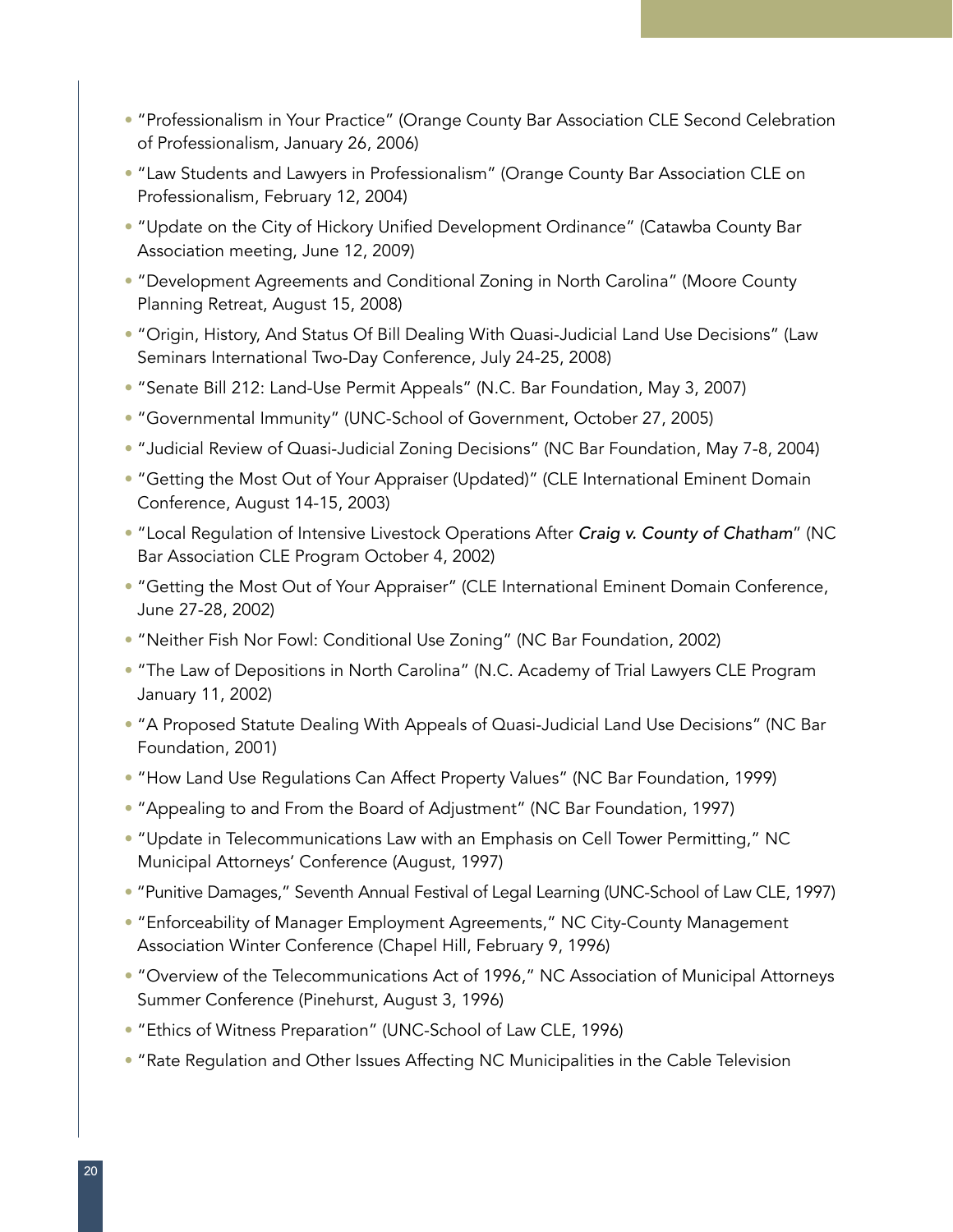Consumer Protection and Competition Act 9f 1992 and FCC Regulations and Rulings," NC League of Municipalities Annual Convention (Asheville, October 18, 1994)

- "Dolan vs. Tigard: The Supreme Court Advances Taking Law" (NC Bar Foundation 1994)
- "Legal Issues in Obtaining Development Permission for Your Client Under Local Zoning and Subdivision Ordinances" (Wake Forest CLE, 1992)
- "Liability of Local Governments for Damages for Unlawful Land Use Decisions" (NC Bar Foundation, 1991)
- "Recent Developments in N.C. Land Use Law" (National Business Institute, Inc., 1990)
- "Legal Issues in Obtaining Development Permission for Your Client Under Local Zoning and Subdivision Ordinances" (Wake Forest CLE, 1990)
- "Local Watershed Protection Programs, Water Rights Resources and Quality," NC Bar Foundation and Environmental & Natural Resources Law Section, NC Bar Association (1990)
- "Ethical Considerations in Civil Litigation & Appellate Practice" (NCCU School of Law CLE, 1990)
- "Land Use Litigation Procedural Issues, Land Use Regulation and Planning," NC Bar Foundation and Real Estate Section, NC Bar Association (1988)
- "Vested Rights," Land Use Litigation Seminar (NC Academy of Trial Lawyers, 1987)

# ORGANIZATIONAL AFFILIATIONS OF FIRM MEMBERS

- North Carolina Bar Association, Zoning, Planning, and Land Use Law Section
- North Carolina Bar Association, Government and Public Sector Section
- North Carolina Association of Municipal Attorneys
- North Carolina Council of School Attorneys
- Scribes The American Society of Writers on Legal Subjects
- North Carolina Council of School Attorneys

## BAR MEMBERSHIPS FOR FIRM MEMBERS

- North Carolina State Bar
- US District Court, Eastern District, N.C.
- US District Court, Middle District, N.C.
- US District Court, Western District, N.C.
- US Court of Appeals for the Fourth Circuit
- United States Supreme Court